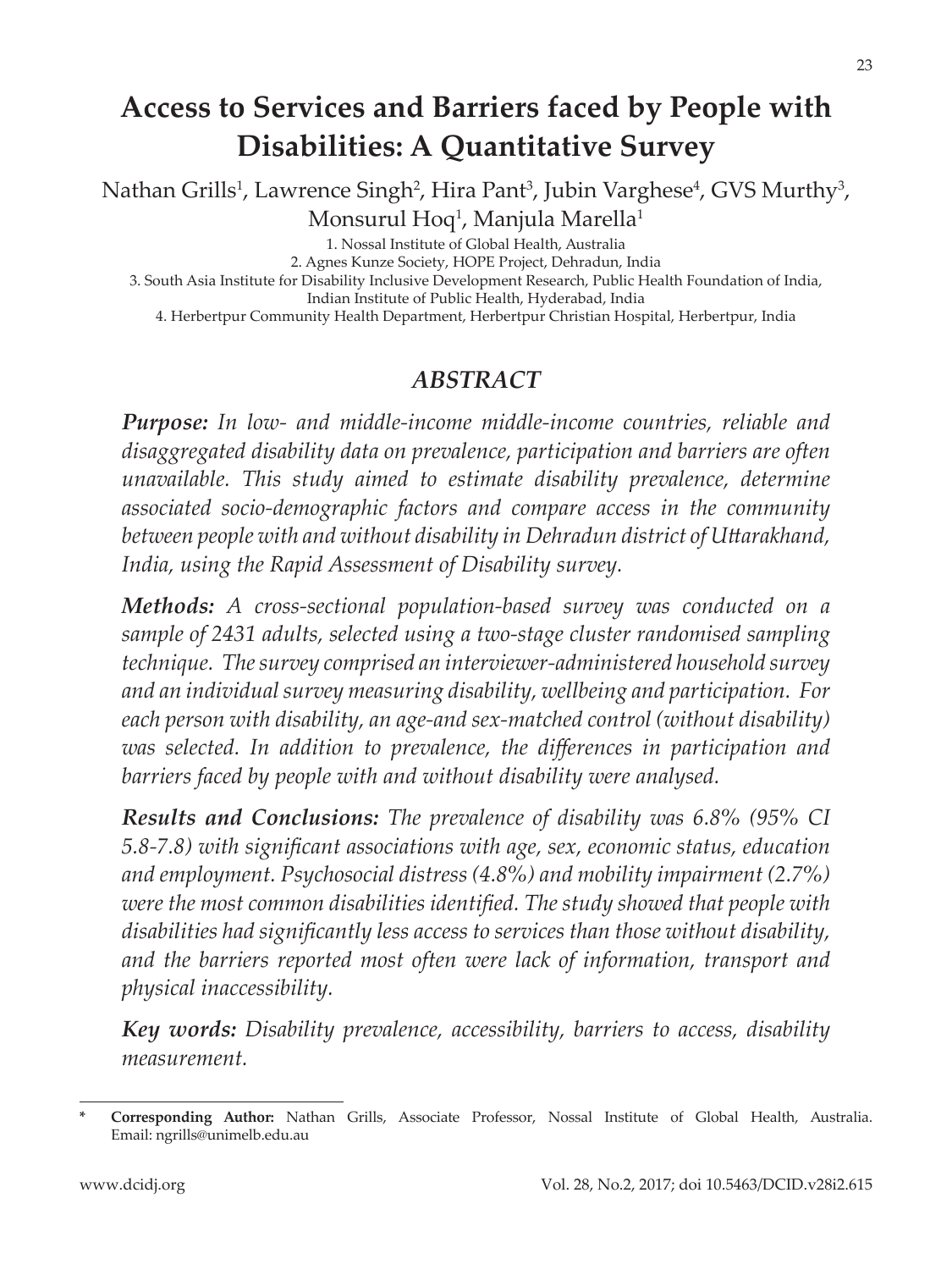## **INTRODUCTION**

The World Report on Disability describes people with disabilities as the world's largest minority group, making up 15% of the population (World Health Organization and World Bank, 2011). The response remains a significant global health challenge, even more so in low- and middle-income countries (LMICs) where 80% of those with disabilities live and where barriers are often more pronounced (UNDP, 2016). To allow persons with disabilities to fully enjoy all human rights and fundamental freedoms, the United Nations Convention on the Rights of People with Disability (UNCRPD) acknowledges "the importance of accessibility to the physical, social, economic and cultural environment, to health and education and to information and communication". Yet barriers such as inadequate laws, negative social attitudes, lack of financial resources and a lack of data combine to significantly limit such accessibility for those with disability (UN General Assembly, 2007; World Health Organization and World Bank, 2011).

In LMICs, disability data on prevalence and barriers is often not available, and where it is available lacks standardisation, resulting in wide variations in estimates of prevalence (World Health Organization and the World Bank, 2011; Ramachandra et al, 2016; Ministry of Home Affairs, 2016). For example, the proportion of India's population with disabilities has been estimated at somewhere between 2.21%, according to the Indian government 2011 census (Ministry of Home Affairs, 2016) and 24.9% according to the World Health Survey 2002 (World Health Organisation and the World Bank, 2011). Reasons for these discrepancies are many and have been described in a previous paper (Ramachandra et al, 2016). Clearly, more precise approaches to disability measurement are required in India to inform policy, resource allocation and the implementation and evaluation of interventions.

Current disability surveys in India have typically been limited to measuring prevalence (Mitra and Sambamoorthi, 2006; World Health Organization and World Bank, 2011; Ministry of Home Affairs, 2016). The Government of India census studies have only two questions on disability and merely measure impairments under eight categories (Ministry of Home Affairs, 2016). Much more comprehensive data on their participation and access to services is needed for an effective response to disability. A study done by the WHO and World Bank in 2011 reported on the status of persons with disabilities in India but the data was not at the individual level and the findings were based on several secondary sources (World Health Organization and World Bank, 2011). The National Sample Survey was largely a measure of activity limitation (Ministry of Statistics, 2003; Mitra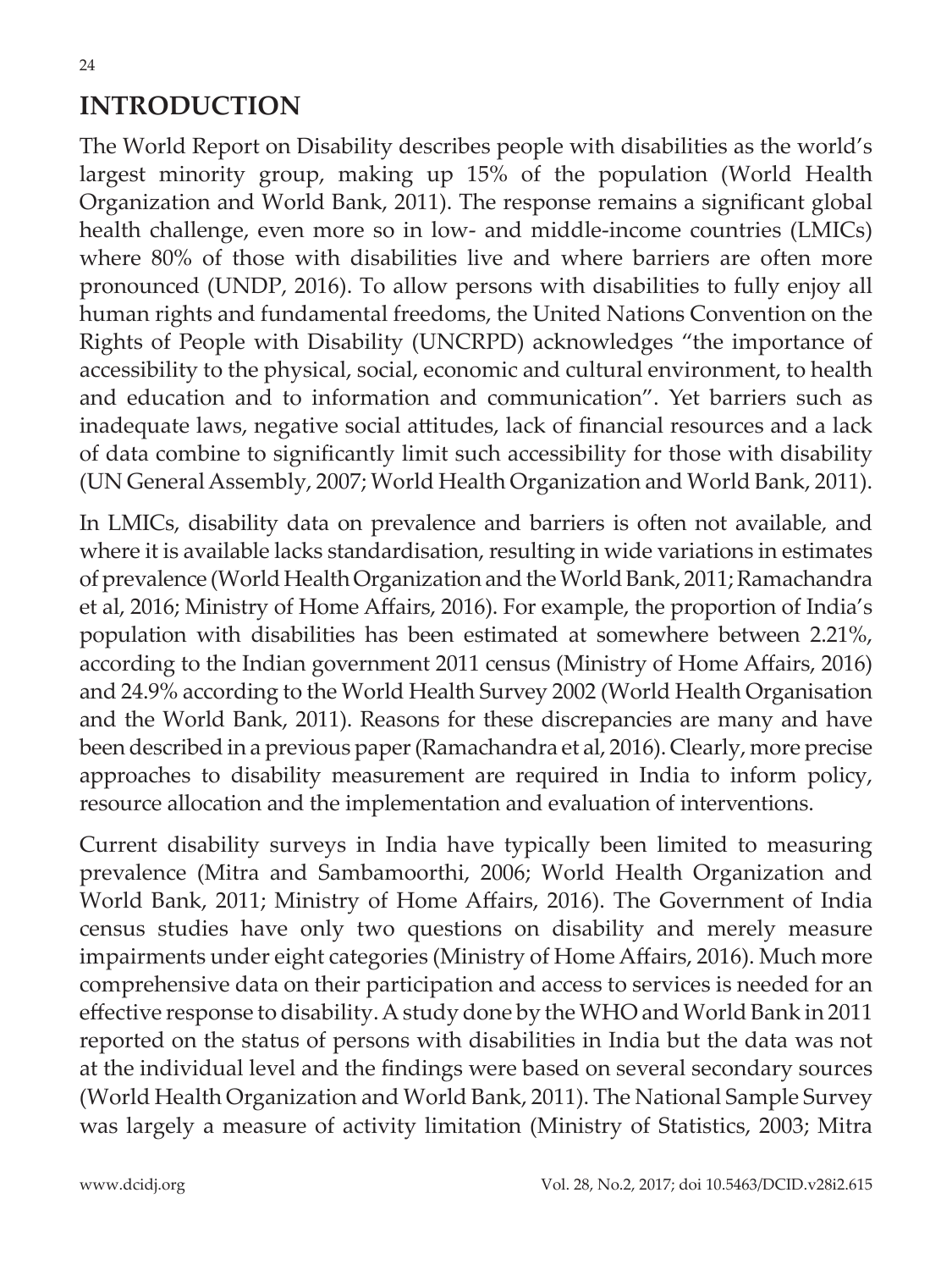and Sambamoorthi, 2006). Other studies have been isolated, focussing on specific aspects of the lives of persons with disabilities, like education. While prevalence data is important, a more comprehensive understanding of participation and access across various domains is lacking. Such information is required to advocate for changes at the local and policy levels.

Furthermore, in order to improve wellbeing, data is needed on barriers to participation and access to health and rehabilitation services, assistive devices, water and sanitation, and social and religious activities for people with disabilities as compared to those without disabilities. Barriers that have been suggested include structural, psychological, institutional and cultural hierarchies, which are broad enough to include difficulties in accessing most aspects of community life (World Health Organization and World Bank, 2011). If there is to be effective advocacy to address these barriers and improve access, then data is required on current access and barriers. Yet, in north India there is a dearth of information on the specific barriers in rural communities in general.

In response, the Rapid Assessment of Disability (RAD) survey (Marella et al, 2014) that measures different domains of disability described in the International Classification of Functioning and Disability (ICF) framework (World Health Organization, 2017) - was undertaken in Dehradun district of Uttarakhand. The Community Health Global Network (CHGN) Uttarakhand Cluster implemented this survey with the aims of estimating disability prevalence, determining associated socio-demographic factors (e.g., age, gender, socio-economic status), and comparing participation and access in the community between people with and without disability (Grills et al, 2012).

## **METHOD**

### **Study Tool**

In 2015, a cross-sectional population-based survey was completed over three months in Dehradun district of Uttarakhand state in north India. Ethics approval was obtained through the Ethics Committee at the Indian Institute of Public Health, Hyderabad, and the Ethics Committee of the CHGN Uttarakhand Cluster.

The RAD survey was developed by the Nossal Institute for Global Health and the Centre for Eye Research Australia, funded by the Government's aid programme, to fill a substantial gap in measuring disability. It was developed to identify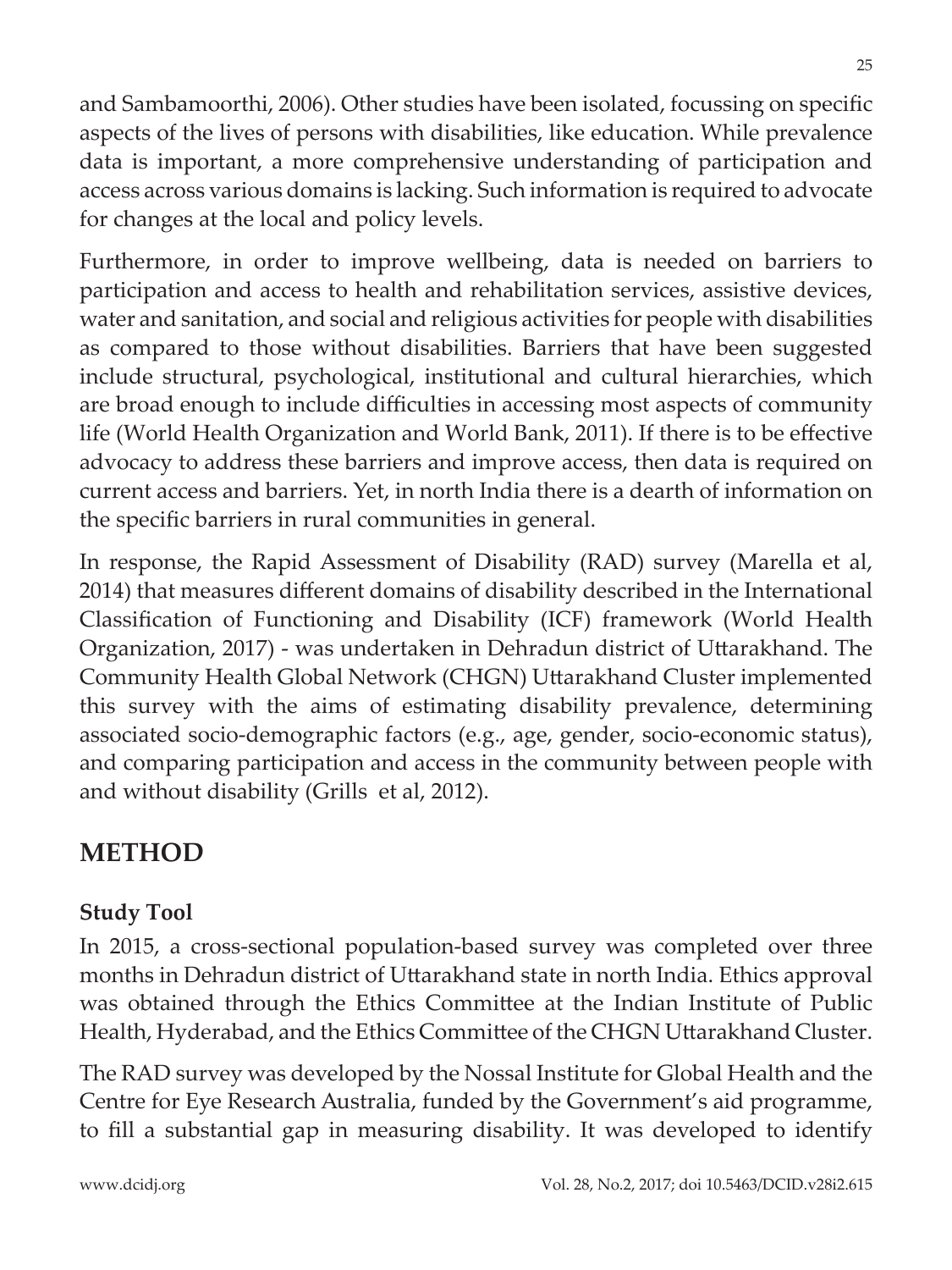people at risk of disability in terms of activity limitations put his in parentheses, and to determine wellbeing and participation in the community for people with disabilities compared to those without disabilities disabilities, and to ascertain associated barriers to participation posed by contextual factors (Marella et al, 2014). The RAD survey was validated in Bangladesh and Fiji (Marella et al, 2014) and was used in different contexts in the Philippines (Marella et al, 2016), Fiji (Nossal Institute for Global Health, October 2015) and India (Ramachandra et al, 2016). Previous studies using the RAD survey have produced similar estimates of prevalence to those produced by the Washington Group questionnaire (Marella et al, 2014; Marella et al, 2016). The RAD survey allows aid agencies, non-government organizations and governments to rapidly measure disability in a population and to understand barriers to participation across a range of life domains. Thus, it informs programme design, and firstly establishes a baseline against which to measure a baseline against which to measure effectiveness of efforts towards disability inclusion.

#### **Sample Size**

The study used the formula n=  $d^*d$  [b (1-b)/( $c^*c$ )], where  $d = 95\%$  CI, b = estimated prevalence of disability in the community, and c = precision or margin of error. To generate the sample size, a prevalence estimate of 5% was used, with a 30% margin of error and design effect of two, which calculated 2336 adults.

### **Sampling**

The study design utilised a two-stage cluster randomised sampling technique. The census population of Dehradun district in the state of Uttarakhand was 1,696,694, and Sahaspur block with a total population of 184,381 was purposively selected for this study. In the first stage, 50 clusters (villages) from among 114 villages in Sahaspur block were selected using probability proportion to size sampling. In the second stage, each cluster village was divided into five distinct segments using a detailed map of the village. In each segment, every fifth household was selected. In each selected household one adult member (15 years +) was randomly surveyed. When 10 adult individuals had been surveyed in the segment, the team moved to the next segment. Where an eligible participant was unavailable at the time of visiting, at least two return visits were made. If 10 adults were not obtained in the segment, an adjacent segment was used. Thus, 50 people were identified from each cluster. Finally, for each person identified to be at risk of disability, an age- (+/- two years) and gender-matched control was recruited from an adjacent household.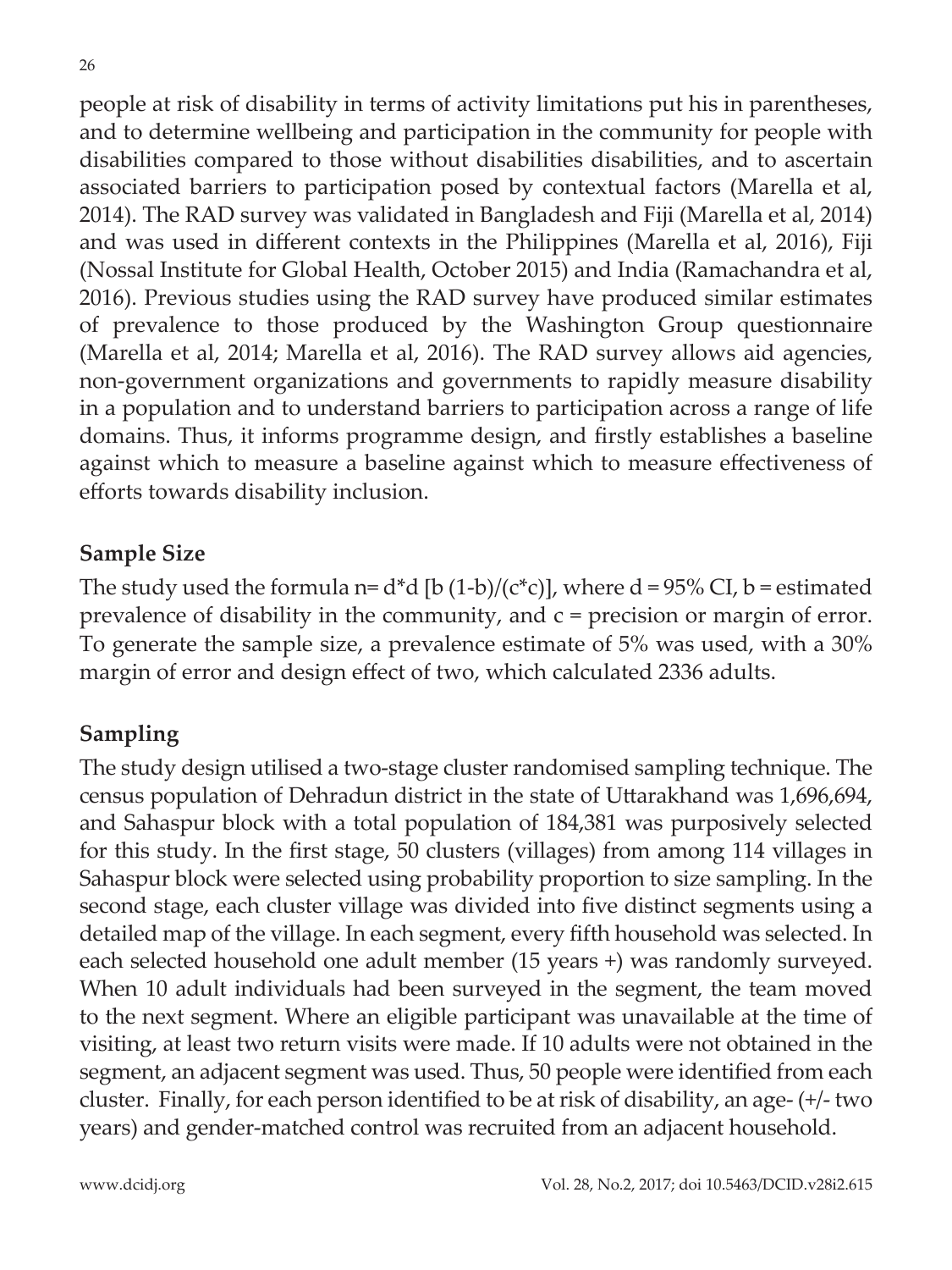#### **Conducting the Survey**

Ten data collection teams were formed, which included people with disabilities, and a four-day training was conducted. This training covered the following topics: understanding disability concepts, global and local perspectives on disability, disability inclusive development, RAD survey (implementation, sampling, questions, sections), survey skills (interviewer skills, interviewing people with disability, role plays, supervised practise), and ethics in research.

A simple language statement was provided and read out to participants who were illiterate. The information was communicated in ways appropriate for specific disabilities (e.g., sign language and simple language for those with intellectual disabilities). Informed consent was obtained via signature or fingerprint. For persons unable to give fully informed consent due to intellectual disability, consent was requested from the legal guardian and verbal assent sought from the individual with disability, and a proxy was utilised to help them complete the survey.

#### **The RAD Survey**

The RAD survey comprised an interviewer-administered household questionnaire and an individual questionnaire. The household questionnaire was administered to the household head, and assessed the household demographics, characteristics and assets. Asset index was determined as a proxy for socioeconomic status based on the household characteristics and assets, taking into account the type of water source, availability of electricity, sanitation facility, roof, wall and floor materials, durable goods (e.g., furniture, TV, fridge), and ownership of the house, land and cattle.

The individual questionnaire was given to one adult in each house and consisted of four sections (Marella et al, 2014):

- Demographics;
- Self-assessment of functioning;
- Wellbeing; and,
- Access to the community.

Demographic information that was captured included individual demographic information on age, gender, ethnicity, religion, marital status, educational level and employment status. The RAD survey asked about activity limitations over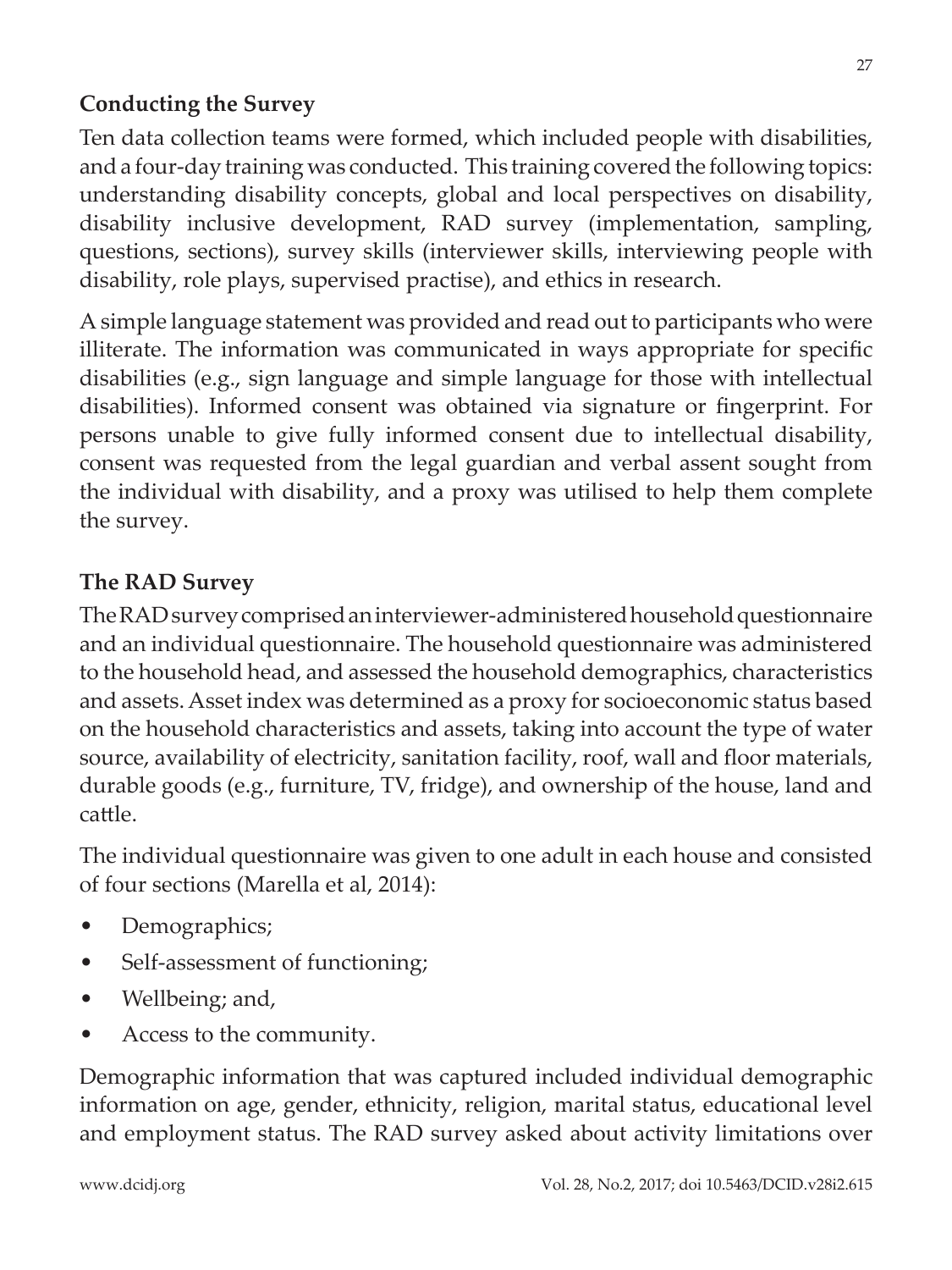the last six months in the domains of vision, hearing, communication, mobility, gross and fine motor skills, cognition and appearance, and had an additional six questions on psychological distress (adapted from the Kessler scale). Response categories were 'none', 'some of the time', 'most of the time', and 'all of the time'. Participants were considered to be 'at risk of disability' if they had difficulties "most of the time" or "all of the time" in at least one domain of seeing, hearing, moving, fine motor skills, concentration, remembering, learning, communication (or) in at least two out of six items on Kessler's scale (Kessler et al, 2002).

Section three of the RAD assessed the individual's perception of wellbeing which includes items such as good health, making friends, being safe in daily life, and taking care of self. The frequency of experiencing the situation was reported on a four-point Likert scale ranging from 'never' to 'all of the time'. Section 4 on access to the community is comprised of domains related to health, education, work, social, legal, religious, rehabilitation and other services. There are three questions under each domain. The first question asks about the level of access to services, with responses recorded on a four-point Likert scale ('as much as needed' to 'not at all'), with an additional category 'had not needed the services'. Response categories 'sometimes' or 'not at all' among those who needed services or wanted to participate in community activities were considered as unmet need. The second question asks about barriers to accessing services, using open-ended questions. If participant responses include more than one barrier, they are asked to rank the most limiting barrier in the third question. Sections 3 and 4 were only administered to those who fitted the case definition for disability (above) and their matched controls.

Data was entered in an online data entry package which was developed using Personal Home Page.

#### **Statistical Analysis**

Statistical analysis was performed using Stata 14.0 (StataCorp, 2015). Chi-Square and Fisher's exact tests were performed to determine the association between disability (a binary variable) and socio-demographic variables. Disability, as determined by the self-assessment of functioning section, was a binary outcome variable (i.e., disability or no disability). Independent variables were age, gender, socioeconomic status, schooling, employment and marital status. Univariate and multivariate logistic regression analysis were undertaken to determine the associations between disability and socio-demographic risk factors by calculating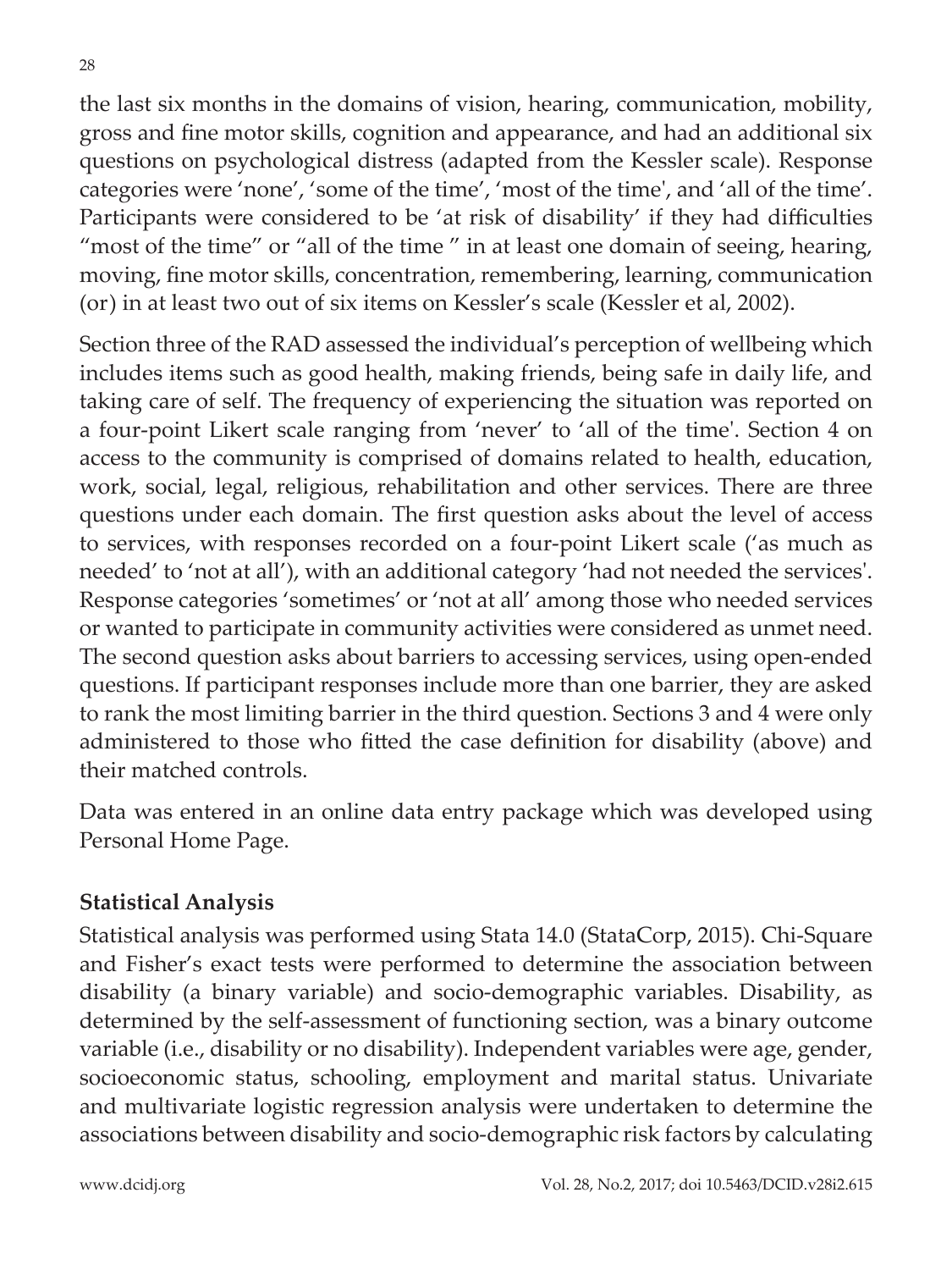odds ratios and 95% confidence intervals (CI). The 95% CI for prevalence of disability odds ratios were calculated adjusting for clustering by using generalised estimating equation approach. Age was grouped into five categories (18-24, 25- 34, 35-44, 45-54 and  $\geq$  55 years), and schooling was classified in terms of any form of school attendance. Employment was grouped into three categories (employed, not employed and home-maker). The reference group characteristics were: male, 18-24 years, any schooling, not married, employed, and of high socioeconomic status.

Principal component analysis was used to calculate the asset index (re-scaled to 0-1) from the household questionnaire, which was used as a proxy for the socioeconomic status. Participants were categorised as poor (between 0 and 0.4), middle class (between 0.4 and 0.8) and rich (between 0.8 and 1).

To understand the participation in the community and related barriers, a comparison between persons with disabilities (cases) and persons without disability (controls) matched for age and sex was undertaken.

## **RESULTS**

In Dehradun, 2500 people were invited to participate in the survey and 2441 (97.6%) surveys were completed. The mean age was  $40.36 \pm 15.23$  years and  $51.6\%$ (n=1260) were male. The prevalence of disability in the sample, according to the study definition, was 6.8% (95% CI 5.8-7.8; n=165).

Psychosocial distress (4.8%) and mobility impairment (2.7%) were the most common disabilities identified, with the prevalence of other types of disability self-reported at less than 2% (Figure 1). The prevalence of functioning difficulties excluding psychological distress was 5.6% (CI 4.7-6.7; n=137). While psychological distress was the most prevalent in the sample (4.8%), the prevalence of psychological distress with no other functional difficulties was only 1.2%. Therefore, 75% of participants with psychological distress also reported comorbid functional impairments.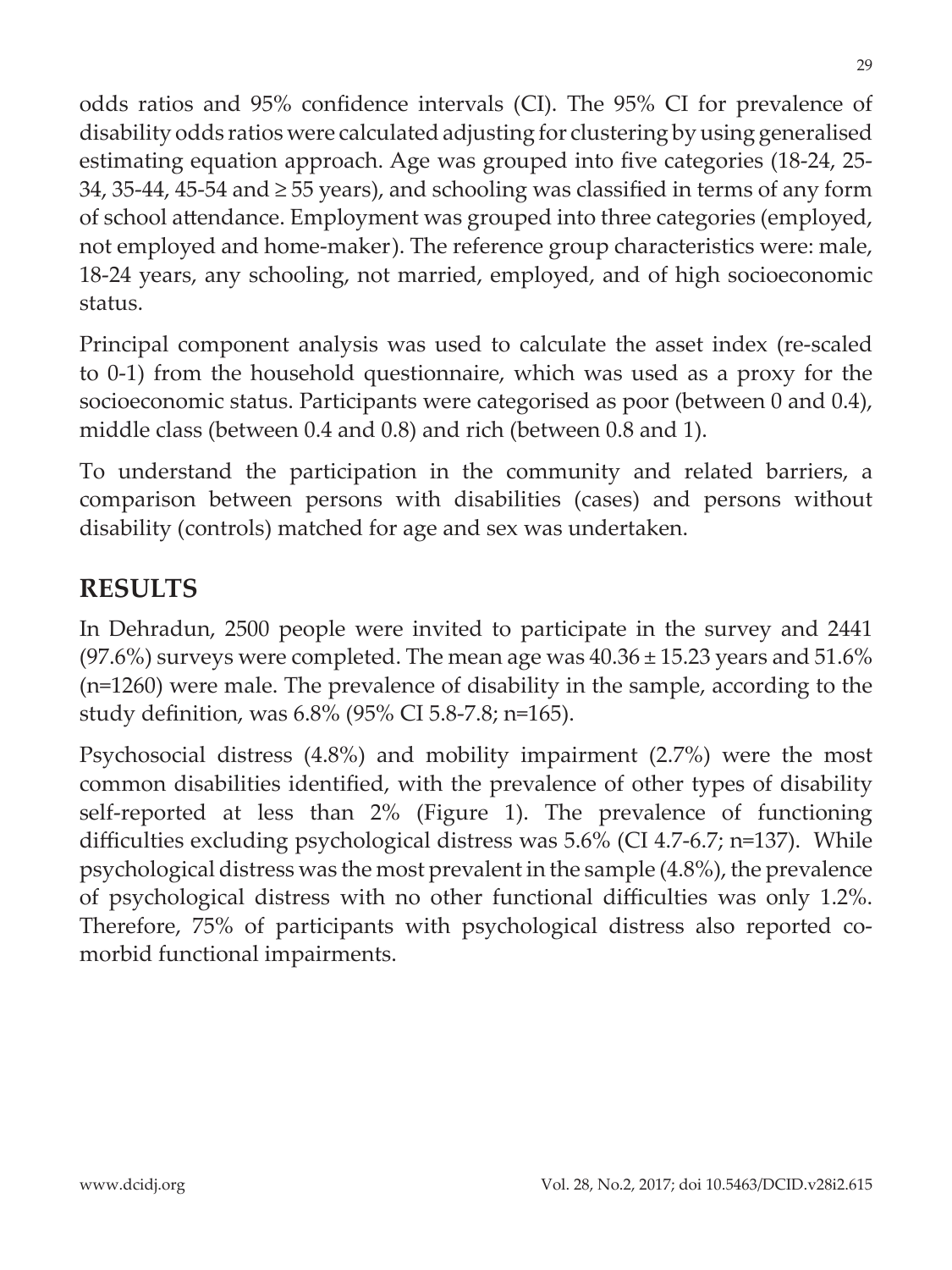

#### **Figure 1: Persons with Disability (%)**

30

When the data was disaggregated by socio-demographic characteristics, statistically significant differences between those with disability and those without disability were revealed in all demographic areas except gender.

|  | Table 1: Socio-demographic Characteristics of the Study Population in |  |  |  |
|--|-----------------------------------------------------------------------|--|--|--|
|  | Dehradun district, Uttarakhand                                        |  |  |  |

|                       | <b>Categories</b><br>$(N=2441)$ | Total sample<br>$N=2441$ (%) | <b>Disability</b><br>$n=165$ (%) | No Disability<br>$n=2276$ (%) |
|-----------------------|---------------------------------|------------------------------|----------------------------------|-------------------------------|
| $Age*$                | 18-24 years                     | 410(16.8)                    | 15(9.1)                          | 395(17.4)                     |
|                       | 25-34 years                     | 544(22.3)                    | 30(18.2)                         | 514(22.6)                     |
|                       | 35-44 years                     | 586(24.0)                    | 28(17.0)                         | 558(24.5)                     |
|                       | 45-54 years                     | 396(16.2)                    | 23(13.9)                         | 373(16.4)                     |
|                       | $\geq$ 55 years                 | 505(20.7)                    | 69(41.8)                         | 436(19.2)                     |
| Gender                | Male                            | 1260(51.6)                   | 95(57.6)                         | 2265(51.2)                    |
|                       | Female                          | 1181(48.4)                   | 70(42.4)                         | 1111(48.8)                    |
| Schooling*            | Yes                             | 1888(77.4)                   | 88(53.9)                         | 1799(78.3)                    |
|                       | N <sub>o</sub>                  | 553(22.6)                    | 77(46.1)                         | 477(21.0)                     |
| Socioeconomic status* | Poor                            | 998(40.9)                    | 92(55.8)                         | 906(39.8)                     |
|                       | Middle                          | 983(40.3)                    | 60(36.4)                         | 923 (40.5)                    |
|                       | Rich                            | 460(18.8)                    | 13(7.8)                          | 447(19.6)                     |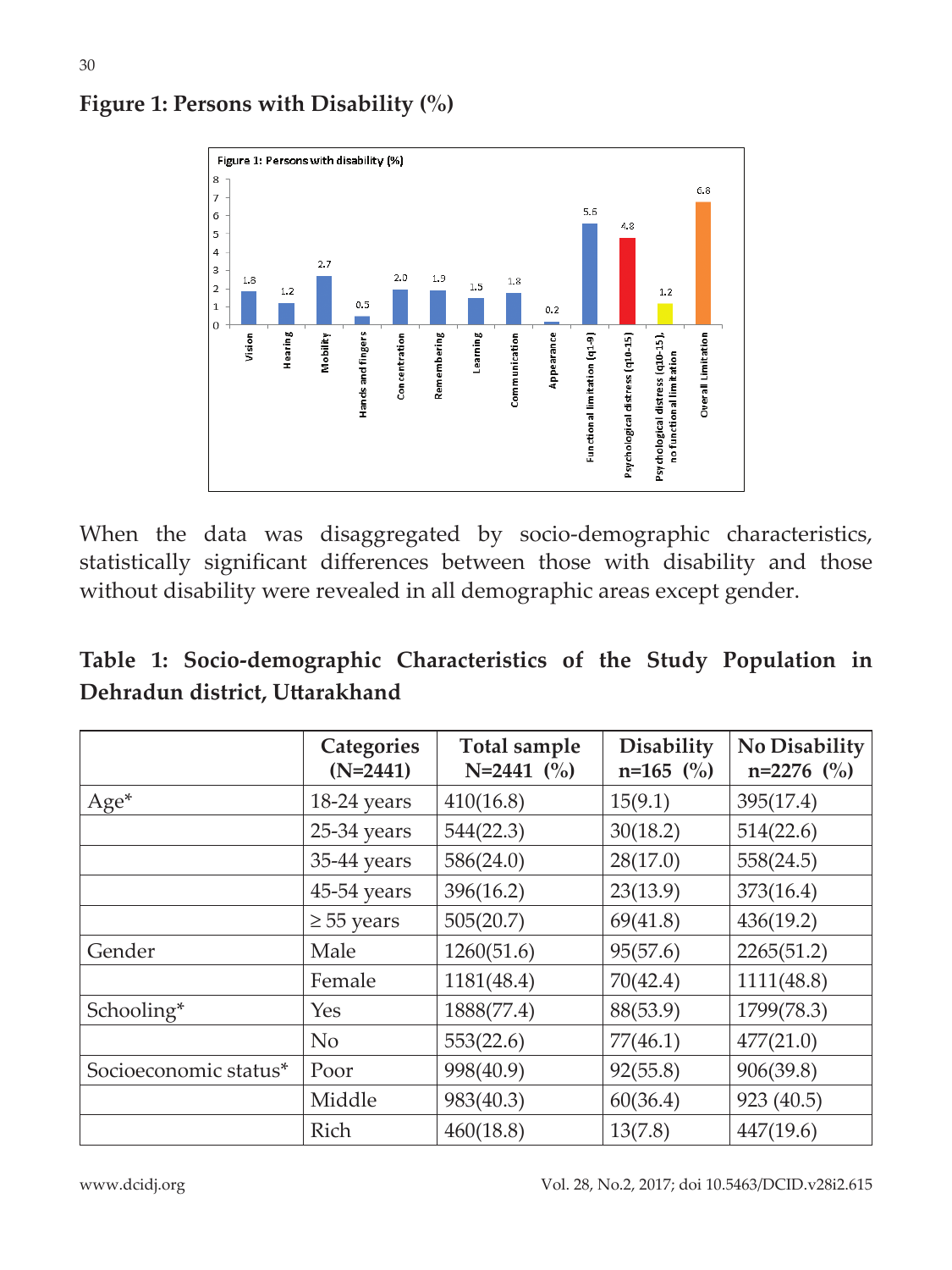| Marital status* | Single                             | 409(16.8)  | 25(15.1)  | 384(16.9)  |
|-----------------|------------------------------------|------------|-----------|------------|
|                 | Married                            | 1866(76.4) | 108(65.5) | 1758(77.2) |
|                 | Separated/<br>Divorced/<br>Widowed | 166(6.8)   | 32(19.4)  | 134(5.9)   |
| Occupation*     | Employed                           | 1222(52.2) | 66(40.5)  | 1156(53.1) |
|                 | Homemaker                          | 834(35.7)  | 54(33.3)  | 780(35.8)  |
|                 | None                               | 283(12.1)  | 42(25.9)  | 241(11.1)  |

\*Statistically significant differences between those with disability and those without disability

Table 2 represents a model for disability prevalence when adjusting for age, gender, marital status, employment status, and education. This shows that the odds of having disability were significantly higher in the 25-34 years age group (OR = 3.3), those with no schooling (OR = 2.3), the unemployed (OR = 2.7), the poor (OR = 4.6) and in males (OR = 2) than in the respective reference groups.

|                   |  |  | Table 2: Adjusted Association between Socio-demographic Factors and |  |
|-------------------|--|--|---------------------------------------------------------------------|--|
| <b>Disability</b> |  |  |                                                                     |  |

|                       | Categories                        | Prevalence $\left(\frac{0}{0}\right)$<br>Sample n=2411 | Unadjusted<br>OR (95%CI) | <b>Adjusted OR</b><br>$(95\%CI)$ |
|-----------------------|-----------------------------------|--------------------------------------------------------|--------------------------|----------------------------------|
| Overall               | All data                          | 6.8 % (5.8-7.8)                                        |                          |                                  |
| Age                   | 18-24 years                       | $3.7(3.6-3.8)$                                         | 1(Ref)                   | 1(Ref)                           |
|                       | 25-34 years                       | $5.5(5.4-5.6)$                                         | $1.5(0.8-2.9)$           | $3.3(1.1 - 10.2)$                |
|                       | 35-44 years                       | $4.8(4.7-4.9)$                                         | $1.3(0.7-2.5)$           | $2.0(0.3-6.6)$                   |
|                       | 45-54 years                       | $5.8(4.7-4.9)$                                         | $1.6(0.8-3.2)$           | $3.3(0.7-9.3)$                   |
|                       | $\geq$ 55 years                   | $13.7(13.5-13.9)$                                      | $4.2(2.3 - 7.5)$         | $3.8(1.0-14.1)$                  |
| Gender                | Female                            | $6.3(6.2 - .6.4)$                                      | 1(Ref)                   | 1(Ref)                           |
|                       | Male                              | $8.1(8.0 - 8.2)$                                       | $1.3(0.94-1.8)$          | $1.5(1.1-2.2)$                   |
| Schooling             | Yes                               | $4.9(4.8-5.0)$                                         | 1(Ref)                   | 1(Ref)                           |
|                       | N <sub>o</sub>                    | $15.6(15.4-15.8)$                                      | $3.2(2.3-4.4)$           | $2.3(1.5-3.4)$                   |
| <b>Marital</b> status | Married                           | $5.7(5.6-5.8)$                                         | 1(Ref)                   | $1$ (Ref)                        |
|                       | Single                            | $6.5(6.4-6.6)$                                         | $1.1(0.7-1.7)$           | $2.3(1.2-4.4)$                   |
|                       | Separate/<br>widowed/<br>divorced | 19.3(13.6)                                             | $3.9(2.5-6.02)$          | $2.5(1.5-4.1)$                   |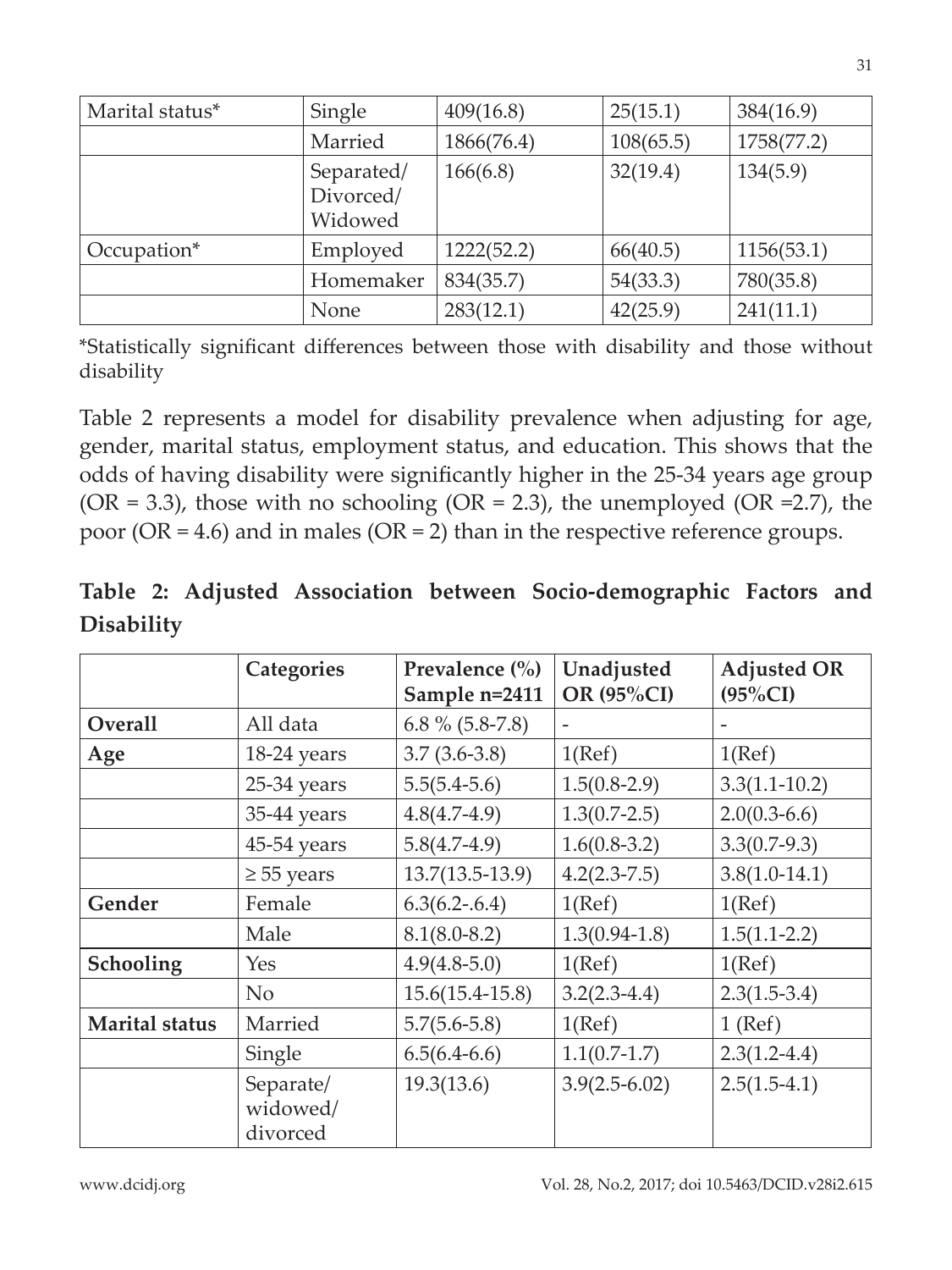| Employment    | Employed  | $5.4(5.3-5.5)$      | 1(Ref)         | 1(Ref)         |
|---------------|-----------|---------------------|----------------|----------------|
| status        |           |                     |                |                |
|               | Homemaker | $6.5(6.4-6.6)$      | $1.2(.8-1.6)$  | $1.1(0.6-1.9)$ |
|               | None      | $14.8(14.6 - 15.0)$ | $3.1(2.0-4.6)$ | $2.7(1.6-4.5)$ |
| Socioeconomic | Rich      | $2.8(1.5-4.8)$      | 1(Ref)         | 1(Ref)         |
| status        |           |                     |                |                |
|               | Middle    | $6.1(4.7-7.8)$      | $2.2(1.2-4.1)$ | $2.6(1.4-5.9)$ |
|               | Poor      | $9.2(7.4-11.2)$     | $3.5(1.9-6.3)$ | $4.5(2.1-9.4)$ |

\*Adjusted for age, gender, marital status, employment status and education

#### **Access to the Community**

Across various accessibility domains the unmet need was significantly more prevalent among those with disabilities than those without disability (Table 3). The unmet need of those with disabilities was above 25% in the domains of work (35.2%), health services (29.7%) and community consultations (28.4%). The unmet need dropped below 20% in domains where a high proportion of people responded that they 'did not know' about or 'had not needed' the service. For example, 77% of those with disabilities did not know what Disabled Peoples' Organisations (DPOs) were, and 52.7% did not know what government social welfare services could do for them.

### **Table 3: Unmet Need in Persons with Disability versus Persons without Disability (selected access domains)**

| Domain                     | <b>Need</b><br>(In the last 6 months, to<br>what extent have you<br>been able to access?) | Case<br>Disability<br>$(n = 165)$ | $\frac{0}{6}$ | Control<br>No.<br>disability<br>$(n=141)$ | $\frac{0}{0}$ | OR.<br>(Cl)     | P-Value |
|----------------------------|-------------------------------------------------------------------------------------------|-----------------------------------|---------------|-------------------------------------------|---------------|-----------------|---------|
| Work                       | <b>MET NEED</b>                                                                           | 64                                | 38.8          | 85                                        | 60.3          | Ref             | < 0.001 |
|                            | <b>UNMET NEED</b>                                                                         | 58                                | 35.2          | 14                                        | 9.9           | $5.5(2.7-11.3)$ |         |
|                            | Have not wanted to<br>work for a living                                                   | 43                                | 26.0          | 42                                        | 29.8          | $1.5(0.8-2.3)$  |         |
| <b>Health Services</b>     | <b>MET NEED</b>                                                                           | 89                                | 53.9          | 85                                        | 60.3          | Ref             | < 0.001 |
|                            | <b>UNMET NEED</b>                                                                         | 49                                | 29.7          | 9                                         | 6.4           | $5.2(2.3-11.6)$ |         |
|                            | Have not needed<br>health services access                                                 | 27                                | 16.4          | 47                                        | 33.3          | $0.6(0.3-1.0)$  |         |
| Community<br>Consultations | <b>MET NEED</b>                                                                           | 46                                | 27.9          | 80                                        | 56.7          | Ref             | < 0.001 |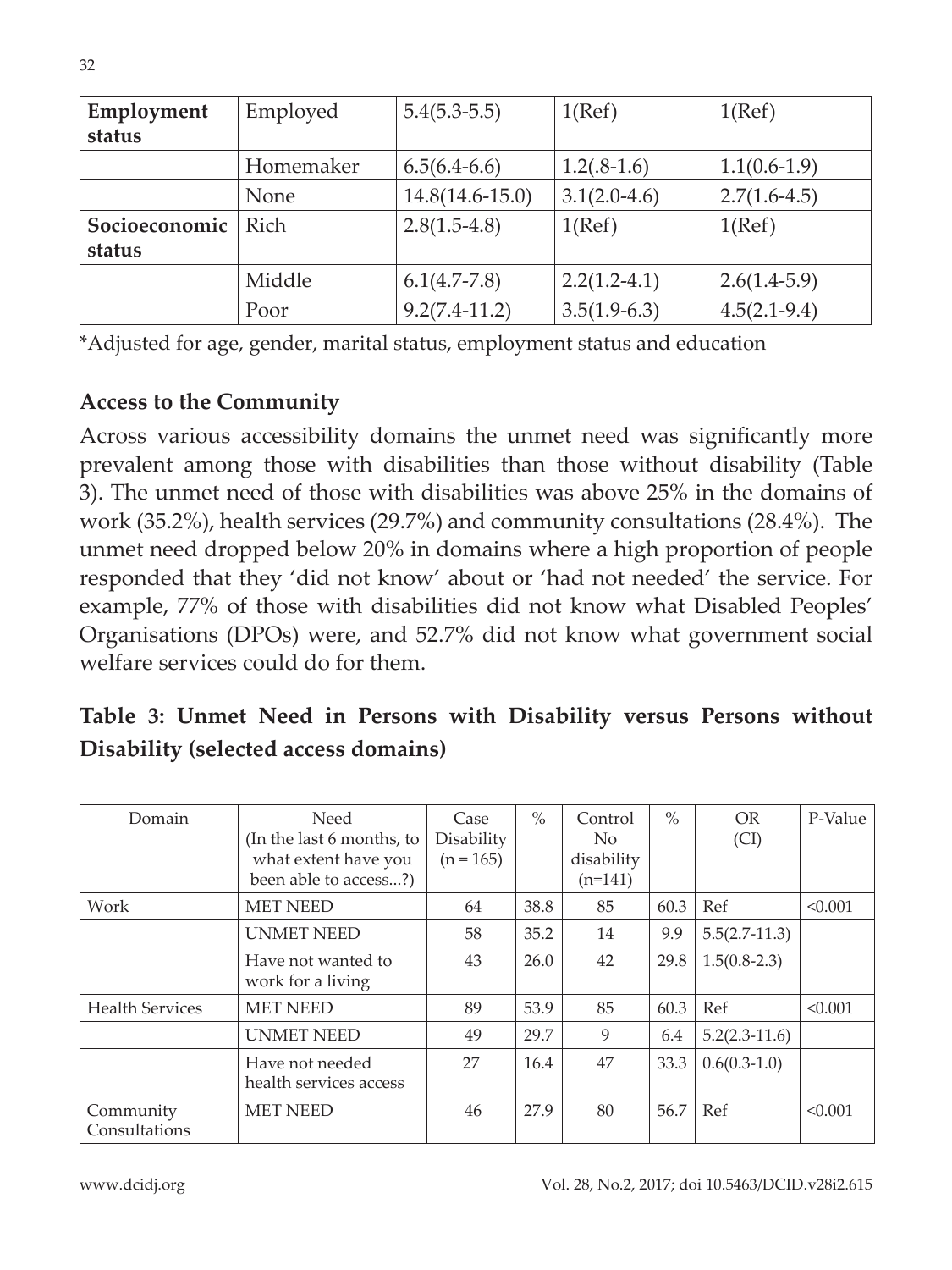|                                                     | <b>UNMET NEED</b>                             | 47  | 28.4 | 17             | 12.1    | $4.8(2.4-9.8)$  |         |
|-----------------------------------------------------|-----------------------------------------------|-----|------|----------------|---------|-----------------|---------|
|                                                     | Have not wanted to<br>participate             | 72  | 43.6 | 44             | 31.2    | $2.8(1.7-4.9)$  |         |
| Rehabilitation<br>Services                          | <b>MET NEED</b>                               | 21  | 12.7 | 10             | 7.1     | Ref             | < 0.001 |
|                                                     | <b>UNMET NEED</b>                             | 28  | 17.0 | 6              | 4.3     | $2.2(0.7-7.3)$  |         |
|                                                     | Have not needed to<br>access rehabilitation   | 116 | 78.8 | 125            | 88.7    | $0.4(0.2-1.0)$  |         |
| <b>Assistive Devices</b>                            | <b>MET NEED</b>                               | 68  | 41.2 | 23             | 16.3    | Ref             | < 0.001 |
|                                                     | <b>UNMET NEED</b>                             | 31  | 18.8 | 11             | $7.8\,$ | $1.0(0.4-2.2)$  |         |
|                                                     | Have not needed<br>assistive device           | 66  | 40.0 | 107            | 75.9    | $0.2(0.1-0.4)$  |         |
| Disabled Persons'<br>Organisations<br>(DPOS)        | <b>MET NEED</b>                               | 9   | 5.5  | 5              | 3.6     | Ref             | < 0.001 |
|                                                     | <b>UNMET NEED</b>                             | 19  | 11.5 | $\overline{4}$ | 2.8     | $2.6(0.5-13.0)$ |         |
|                                                     | Have not wanted to<br>access DPOs             | 10  | 6.1  | 56             | 39.7    | $0.1(0.0-0.4)$  |         |
|                                                     | Do not know what<br>DPO <sub>s</sub> are      | 127 | 77.0 | 76             | 53.9    | $0.9(0.3-2.9)$  |         |
| Social Activities                                   | <b>MET NEED</b>                               | 74  | 55.9 | 97             | 68.8    | Ref             | < 0.001 |
|                                                     | <b>UNMET NEED</b>                             | 33  | 20.0 | 5              | 3.6     | $8.6(3.0-24.8)$ |         |
|                                                     | Have not wanted to<br>participate             | 58  | 35.2 | 39             | 27.7    | $1.9(1.2-3.3)$  |         |
| Safe Drinking<br>Water                              | <b>MET NEED</b>                               | 134 | 81.2 | 133            | 94.3    | Ref             | < 0.001 |
|                                                     | <b>UNMET NEED</b>                             | 31  | 18.8 | 8              | 5.7     | $3.9(1.7-8.8)$  |         |
| Religion                                            | <b>MET NEED</b>                               | 106 | 64.2 | 106            | 75.2    | Ref             | < 0.001 |
|                                                     | <b>UNMET NEED</b>                             | 28  | 17.0 | 8              | 5.7     | $3.5(1.2-8.2)$  |         |
|                                                     | Have not wanted to<br>participate in religion | 31  | 16.8 | 27             | 19.2    | $1.2(0.6-2.1)$  |         |
| <b>Government Social</b><br><b>Welfare Services</b> | <b>MET NEED</b>                               | 37  | 22.4 | 49             | 34.8    | Ref             | < 0.001 |
|                                                     | <b>UNMET NEED</b>                             | 28  | 17.0 | 5              | 3.5     | $7.4(2.4-23.0)$ |         |
|                                                     | Have not needed<br>social welfare             | 13  | 7.9  | 43             | 30.5    | $0.4(0.2-0.9)$  |         |
|                                                     | Do not know what<br>they can do for me        | 87  | 52.7 | 44             | 31.2    | $2.6(1.5-4.7)$  |         |

\*Chi Squared test used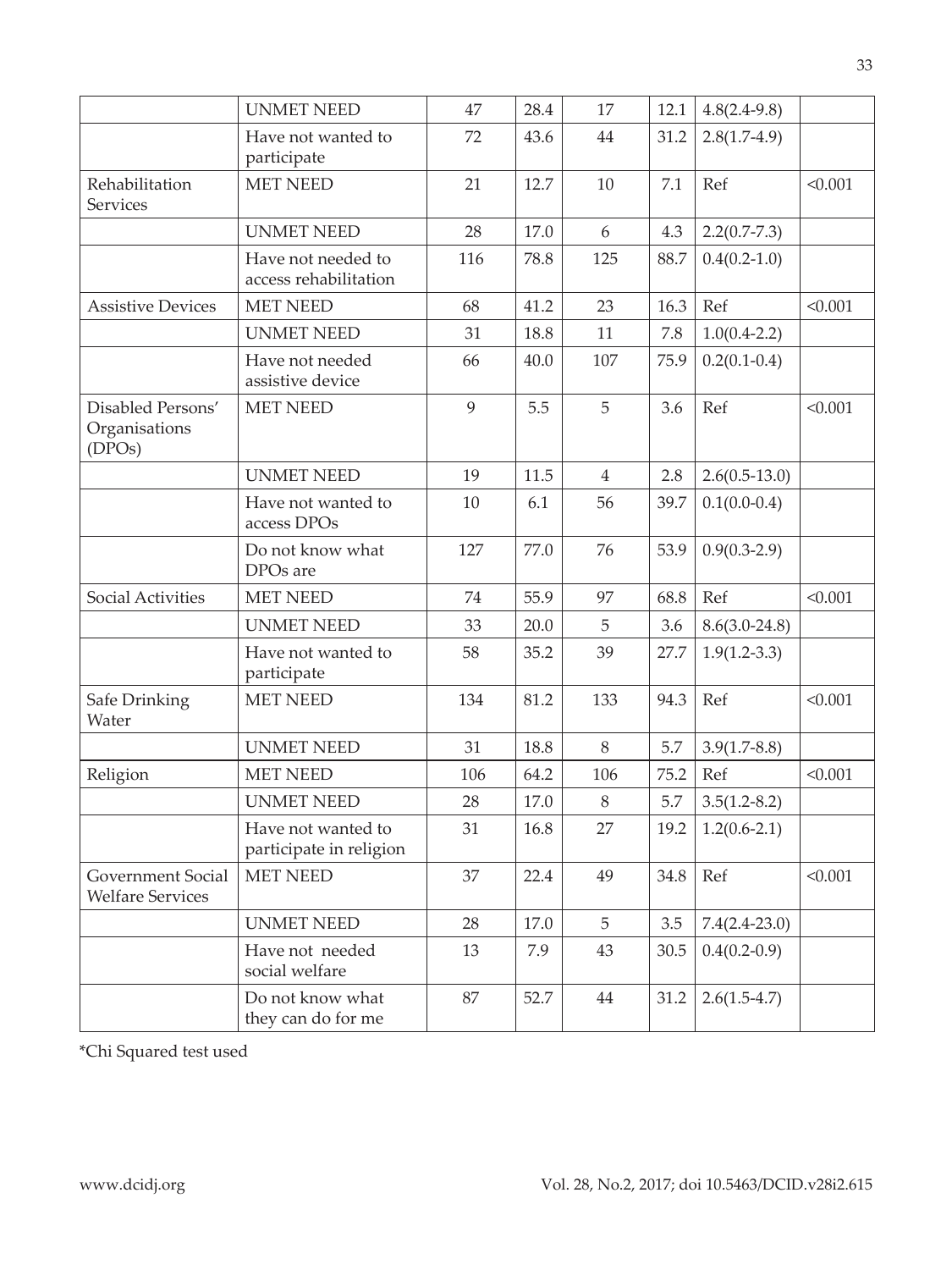#### **Barriers to Access**

When barriers were considered across all the domains, the most important barriers were: 1) lack of information about the service, 2) difficulty getting to services from home and transport, 3) physical inaccessibility, and 4) absence of reasonable accommodation. Table 4 shows that a large percentage (61%) of those with unmet need attributed this to lack of information, whereas factors associated with families, i.e., 'family did not want to assist' (16.3%) and/or 'family has difficulty in providing assistance' (9.0%), were infrequently reported as barriers.

| <b>TOTAL of all barriers</b><br>reported    | Total out of<br>all the cases | Average<br>$\%$ | Total<br>out of all<br>controls | Average<br>$\%$ | OR(CI)                | P-value  |
|---------------------------------------------|-------------------------------|-----------------|---------------------------------|-----------------|-----------------------|----------|
| Lack of information                         | 187                           | 61.1            | 53                              | 17.3            | $2.9(2.2-3.9)$        | < 0.0001 |
| Difficulty getting to<br>services from home | 147                           | 48.0            | 26                              | 8.5             | $5.1(3.4-7.8)$        | 0.001    |
| Physical<br>inaccessibility                 | 146                           | 47.7            | 11                              | 3.6             | $12.0(.5-$<br>22.2)   | < 0.0001 |
| Absence of reasonable<br>accommodation      | 134                           | 43.8            | 35                              | 11.4            | $3.5(2.4-5.1)$        | < 0.0001 |
| Cost                                        | 98                            | 32.0            | 24                              | 7.8             | $3.7(2.4-5.8)$        | 0.005    |
| Absence of personal<br>assistance to visit  | 97                            | 31.7            | 27                              | 8.8             | $3.3(2.1 - 5.0)$      | 0.015    |
| Not available                               | 75                            | 24.5            | 22                              | 7.2             | $3.1(1.9-4.9)$        | 0.008    |
| Negative attitudes                          | 76                            | 24.2            | 13                              | 4.2             | $5.3(2.9-9.6)$        | 0.001    |
| Family has difficulty<br>assisting access   | 50                            | 16.3            | 13                              | 4.2             | $3.5(1.9-6.4)$        | 0.001    |
| Family did not want<br>me to access         | 29                            | 9.5             | 19                              | 6.2             | $1.38(0.8 -$<br>(2.4) | 0.188    |

**Table 4: Summary of Barriers from the combined Domains of Access**

The domains in which barriers to access were reported at the highest levels were in work (n=156), health (n=122), community consultations (n=93) and rehabilitation services (n=80). For each of these most reported domains, the top four reported barriers are featured in Table 5. For the other domains (reported in descending order), only the top two barriers are featured.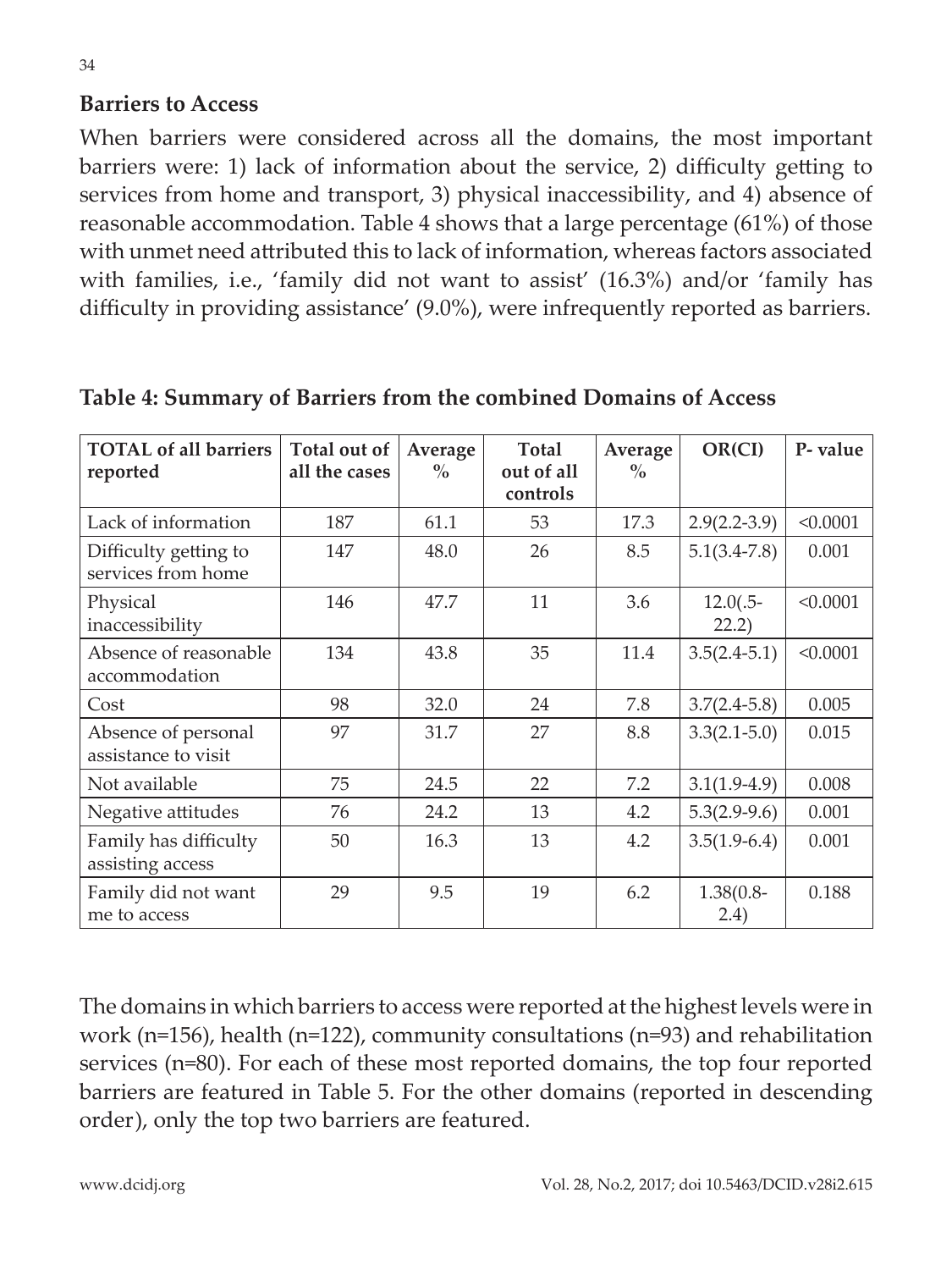| Domain                     | <b>Barrier</b>                                        |                | <b>Disability (Case)</b><br>$n = 165$<br>$\frac{0}{0}$ |                | No Disability<br>$(Control)$ n =141<br>$\frac{0}{0}$ | <b>Difference</b><br>in $%$<br>(CI) | P-value  |
|----------------------------|-------------------------------------------------------|----------------|--------------------------------------------------------|----------------|------------------------------------------------------|-------------------------------------|----------|
| Place of work              | Absence of reasonable<br>accommodation                | 26             | 15.8                                                   | 5              | 3.6                                                  | $12.2(5.8-18.6)$                    | 0.0004   |
|                            | Physical accessibility of<br>workplace                | 25             | 15.2                                                   | $\mathbf{1}$   | 0.7                                                  | 14.5 (8.8-20.1)                     | < 0.0001 |
|                            | Difficulty getting to<br>work from home               | 25             | 15.2                                                   | 3              | 2.1                                                  | $13.1 (7.1 - 19.1)$                 | 0.0001   |
|                            | Lack of information<br>about work                     | 17             | 10.3                                                   | 5              | 3.6                                                  | $6.7(1.1-12.3)$                     | 0.024    |
| Health<br><b>Services</b>  | Lack of information<br>about health services          | 24             | 14.6                                                   | 6              | 4.3                                                  | $10.3(3.9-16.7)$                    | 0.0026   |
|                            | Physical accessibility of<br>health centre            | 20             | 12.1                                                   | $\mathbf{1}$   | 0.7                                                  | $11.4(6.2-16.6)$                    | 0.0001   |
|                            | Absence of reasonable<br>accommodation                | 19             | 11.5                                                   | 6              | 4.3                                                  | $7.2(1.3-13.1)$                     | 0.0221   |
|                            | Cost of healthcare (e.g.<br>doctor's fees, meds)      | 18             | 10.9                                                   | 2              | 1.4                                                  | $9.5(4.4-14.7)$                     | 0.0008   |
| Community<br>Consultation  | Lack of information<br>about consultations            | 20             | 12.1                                                   | 11             | 7.8                                                  | $4.3$ (-2.3-10.9)                   | 0.2143   |
|                            | Difficulty getting to<br>community meetings           | 17             | 10.3                                                   | 6              | 4.3                                                  | $6(0.27-11.7)$                      | 0.0477   |
|                            | Absence of reasonable<br>accommodation                | 11             | 6.7                                                    | 6              | 4.3                                                  | $2.4$ (-2.7-7.5)                    | 0.363    |
|                            | Negative attitudes<br>towards you at<br>consultations | 11             | 6.7                                                    | $\overline{2}$ | 1.4                                                  | $5.3(1.01-9.6)$                     | 0.0222   |
| Rehabilitation<br>Services | Lack of information<br>about rehab services           | 23             | 13.9                                                   | $\mathfrak{Z}$ | 2.1                                                  | $11.8(6.0-17.6)$                    | 0.0002   |
|                            | Difficulty getting to<br>rehab services               | 13             | 7.9                                                    | 2              | 1.4                                                  | $6.5(1.9-11.1)$                     | 0.0087   |
|                            | Cost of rehabilitation<br>services                    | 8              | 4.85                                                   | $\mathbf{1}$   | 0.71                                                 | $4.14(0.1 - 7.7)$                   | 0.0327   |
|                            | No rehabilitation<br>services in the area             | $\overline{7}$ | 4.24                                                   | $\overline{0}$ | $\overline{0}$                                       | $4.24(1.1-7.3)$                     | 0.0134   |
| Assistive<br>Devices       | Lack of information on<br>assistive device services   | 18             | 10.9                                                   | 3              | 2.1                                                  | $8.8(3.5-14.1)$                     | 0.0024   |
|                            | Cost of assistive devices                             | 17             | 10.3                                                   | 3              | 2.1                                                  | $8.2(3.0-13.4)$                     | 0.0038   |

### **Table 5: Common Barriers among Persons with Disability versus Persons without Disability (selected access domains)**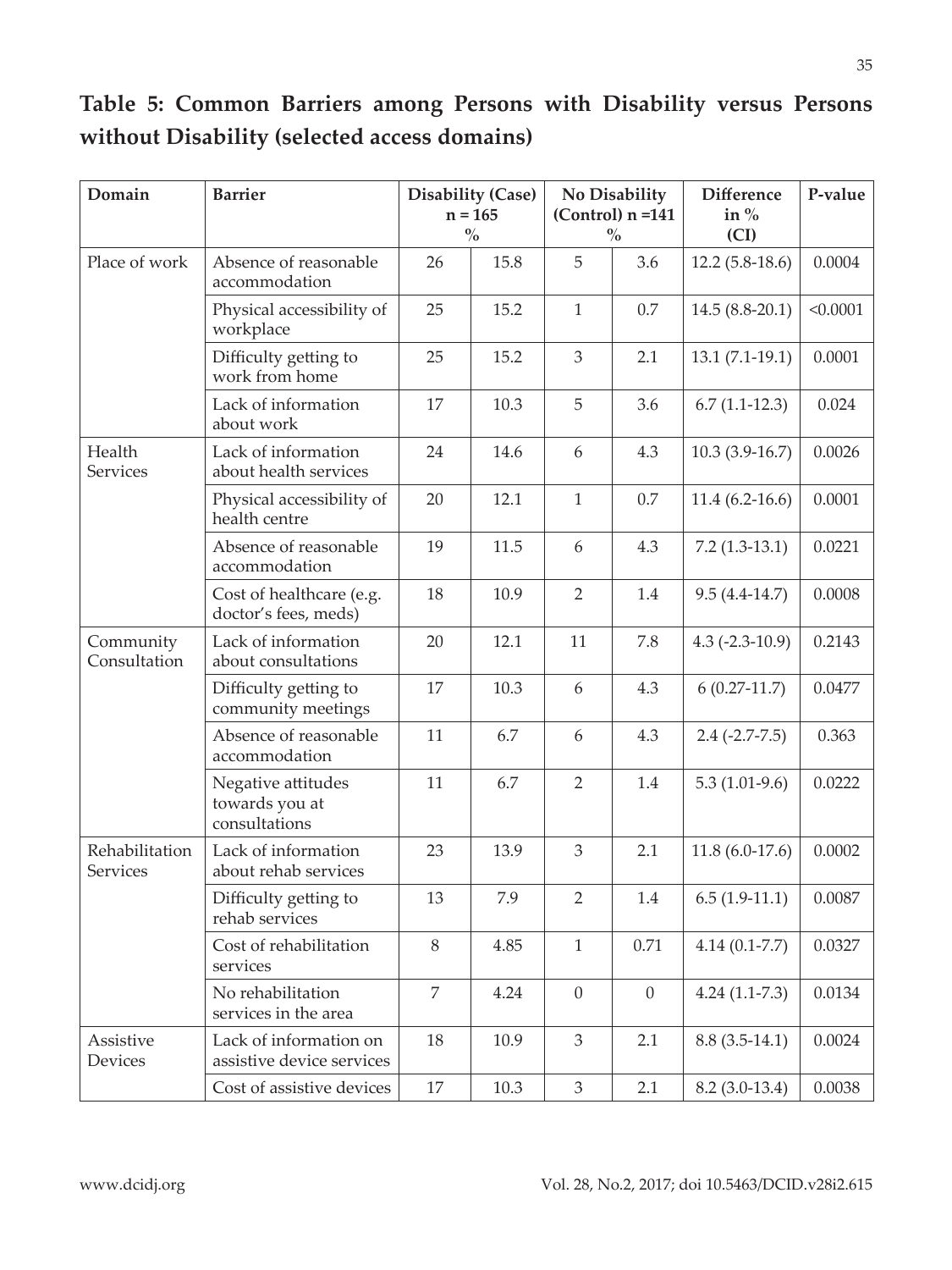| <b>DPOs</b>                  | Lack of information<br>about DPO services              | 14           | 8.5 | 1            | 0.7      | $7.8(3.3-12.3)$ | 0.0016 |
|------------------------------|--------------------------------------------------------|--------------|-----|--------------|----------|-----------------|--------|
|                              | Difficulty getting to<br>DPO offices from home         | 8            | 4.9 | $\Omega$     | $\Omega$ | $4.9(1.6-8.2)$  | 0.0077 |
| Social<br>Activities         | Difficulty getting to<br>social venues from<br>home    | 13           | 7.9 | $\Omega$     | $\Omega$ | $7.9(3.8-12.0)$ | 0.0006 |
|                              | Physical access to social<br>venues                    | 11           | 6.7 | $\Omega$     | $\Omega$ | $6.7(2.9-10.5)$ | 0.0017 |
| Safe Drinking<br>Water       | Physical access to safe<br>water supplies              | 16           | 9.7 | $\mathbf{1}$ | 0.7      | $9.0(4.3-13.7)$ | 0.0006 |
|                              | Absence of reasonable<br>accommodation                 | 14           | 8.5 | 1            | 0.7      | $7.8(3.3-12.3)$ | 0.0016 |
| Religion                     | Difficulty getting to<br>religious venues              | 14           | 8.5 | $\Omega$     | $\Omega$ | $8.5(4.2-12.8)$ | 0.0004 |
|                              | Physical access to<br>religious venues                 | 11           | 6.7 | 1            | 0.7      | $6(1.9-10.0)$   | 0.0071 |
| Government<br>Social Welfare | Lack of information<br>about Government SWS            | 14           | 8.5 | 3            | 2.1      | $6.4(1.5-11.3)$ | 0.015  |
| Services (SWS)               | Negative attitudes<br>towards you by<br>Government SWS | $\mathbf{Q}$ | 5.5 | $\Omega$     | $\Omega$ | $5.5(2.0-9.0)$  | 0.0047 |

## **DISCUSSION and CONCLUSION**

The prevalence of disability (6.8%), as found by this study, is nearly four times higher than the 2011 census rate for Uttarakhand of 1.84% (Ministry of Home Affairs, 2016). The reasons for this discrepancy are discussed in an earlier paper by the authors and include the census' narrow definition of disability and the fact that census estimates are based on limited questions compared to the RAD questionnaire (Ramachandra et al, 2016). While the relative proportions of hearing (1.23%), seeing (1.84%) and mobility (2.7%) impairments in this study reflect those in the census for hearing (0.35%), seeing (0.27%) and mobility (0.34%), the relative proportion of psychological distress (4.8%) is considerably higher than census rates for psychosocial disability in Uttarakhand (0.06%). Evidently the RAD tool identifies more people with psychosocial disability than the census, which is likely due to a combination of the RAD's broad definition of disability that does not use stigmatising words in assessing psychosocial disability. This may also explain the overall difference in disability prevalence between the two surveys.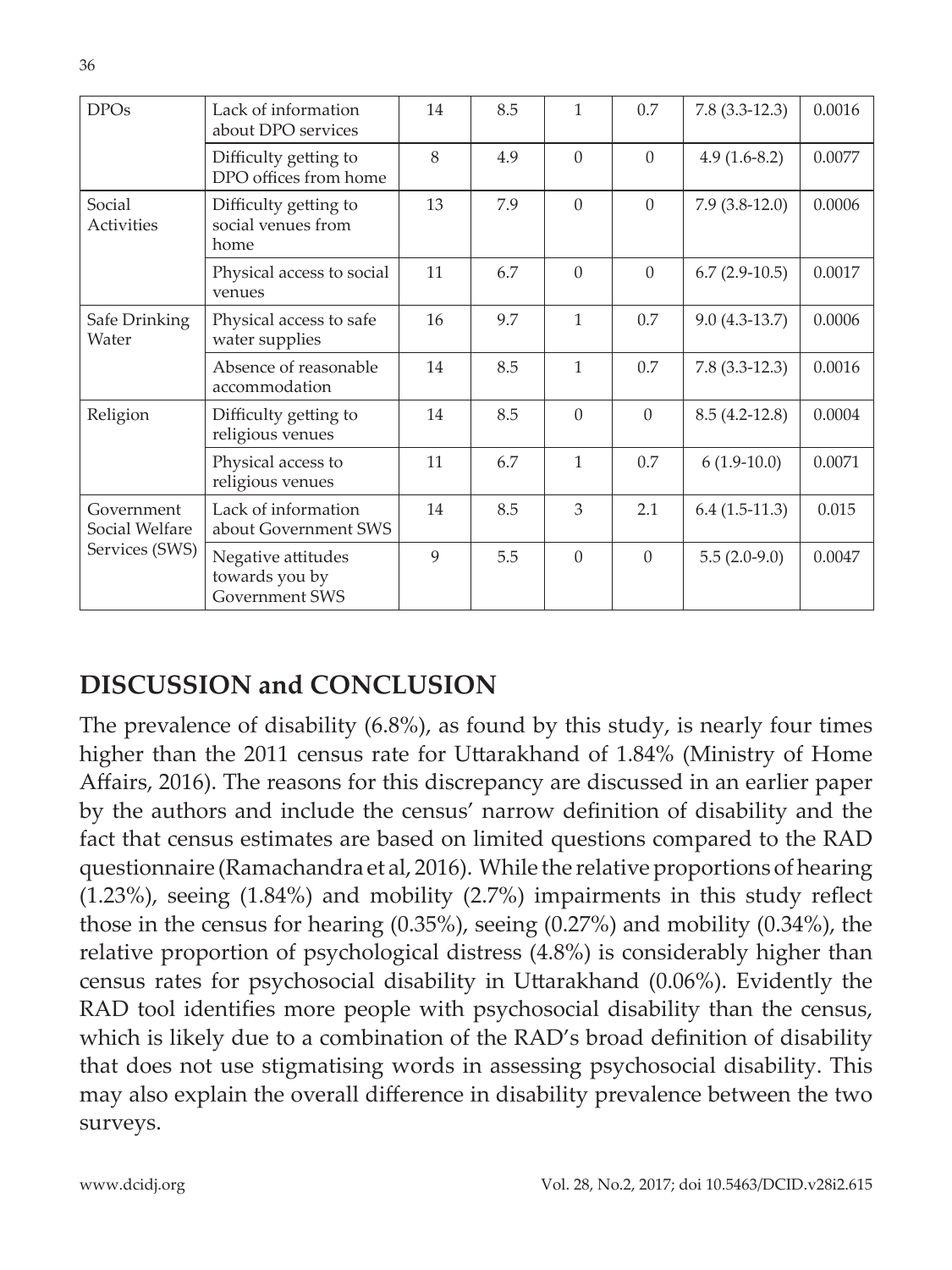The RAD prevalence data also provides unique insights into prevalence of disability sub-types that are not detected from the 2011 census. For example, in the 2011 census, impaired memory (1.93%), concentration (1.97%) and learning (1.57%) and communication (1.76%) could all be bluntly considered as "mental retardation" (0.1%). Again, using less stigmatising and inclusive terms (e.g., "learning difficulty" versus "mental retardation") probably elicits a higher response rate, and thus generates greater accuracy. Given this study's comprehensive and in-depth approach and inclusive definition of disability, one might have expected a higher prevalence than the 6.8% that the RAD detected.

The significant overlap between psychosocial disability and functional disabilities may need further attention. In this study, whenever functional disability was present there was a 75% likelihood of a coexisting psychosocial disability being reported. Although the direction of causation is not clear, this would be expected to be bi-directional, as psychosocial disability is known to be a risk factor for functional impairment (McKnight and Kashdan, 2009), and functional impairment has been shown to increase vulnerability to psychosocial disability (Lenze et al, 2001). The high prevalence of psychosocial impairment potentially hides participation, access to services and barriers for those with functional disabilities. This raises the question as to whether the data should be analysed separately from functional impairments, given the variances in aetiology, interventions, accessibility issues and barriers to services between those with psychosocial disability and those with physical impairments.

When accounting for confounders, the factors associated with disability compare somewhat with the census trends, but are more exaggerated in this study. For example, the prevalence of disability in males at 8.3% and 6.1% in females highlights a disparity with the 2011 census data in which the prevalence for males was 2.37% and for females was 1.88%. When controlled for other factors, males were 1.5 times more likely to have a disability than females in this study (Ministry of Home Affairs, 2016). Various factors have been suggested for this difference, including: (1) greater acquisition of disability from road injuries and work-related traumas; and (2) a skewed gender ratio in India, whereby for every 1000 males there are only 919 girls under six years of age. In Uttarakhand there are only 890 females per 1000 males (Ministry of Home Affairs, 2016). In considering this, it might follow that females with disabilities are less valued and that the corresponding lack of care leads to higher mortality rates among female children than male children with disabilities.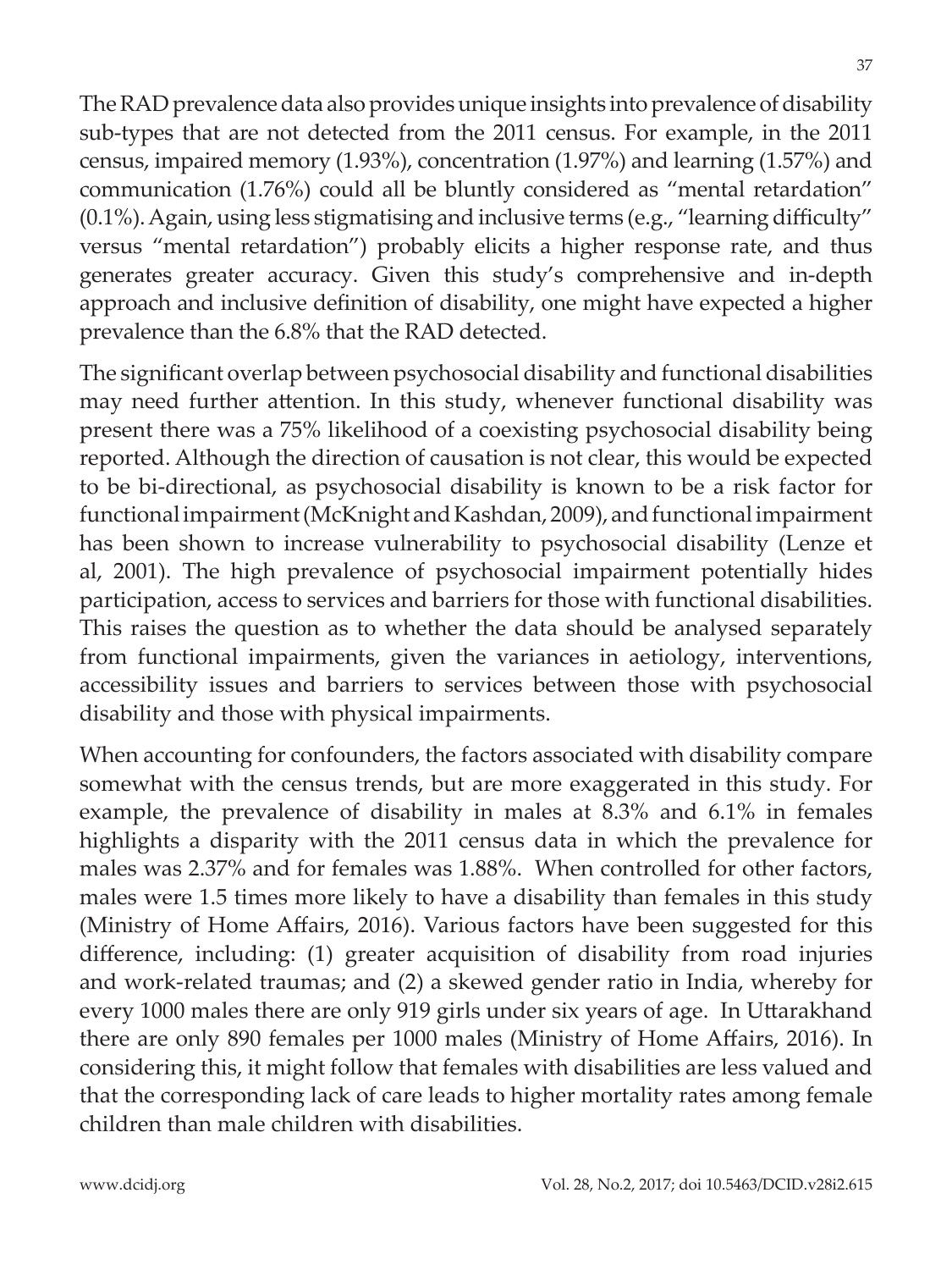Not surprisingly then, 56% of those with disability were in the poorest category (Table 1). Compared to those who were rich, the poor were four times more likely to have a disability after controlling for other factors (Table 2). This association is likely to relate to poverty being both a cause and a consequence of disability, which results in what has been termed the "disability-poverty cycle" (DFID, 2000).





Disability is linked to poverty through influences such as poor access to services (e.g., medical care and rehabilitation), unhealthy living conditions, limited access to education and employment, and social exclusion (World Health Organization and World Bank, 2011). This study reveals that people with disabilities in Uttarakhand face barriers and have poor access in all these areas.

This study is important in highlighting that the unmet needs for those with disabilities are typically far greater than for those without disability in LMICs. This counters an oft-cited reason for failing to prioritise those with disabilities; for example "access to health and rehabilitation services is bad for everyone … not just people with disability", and "in LMICs, everyone faces similar barriers to accessing health and rehabilitation". This study demonstrates that across all the domains of access, people with disabilities have much less access than those without disability (Table 3), and they face barriers at much higher rates than those without disability (Table 5). For example, continuing with the example of access to health, people with disabilities are four times more likely to have an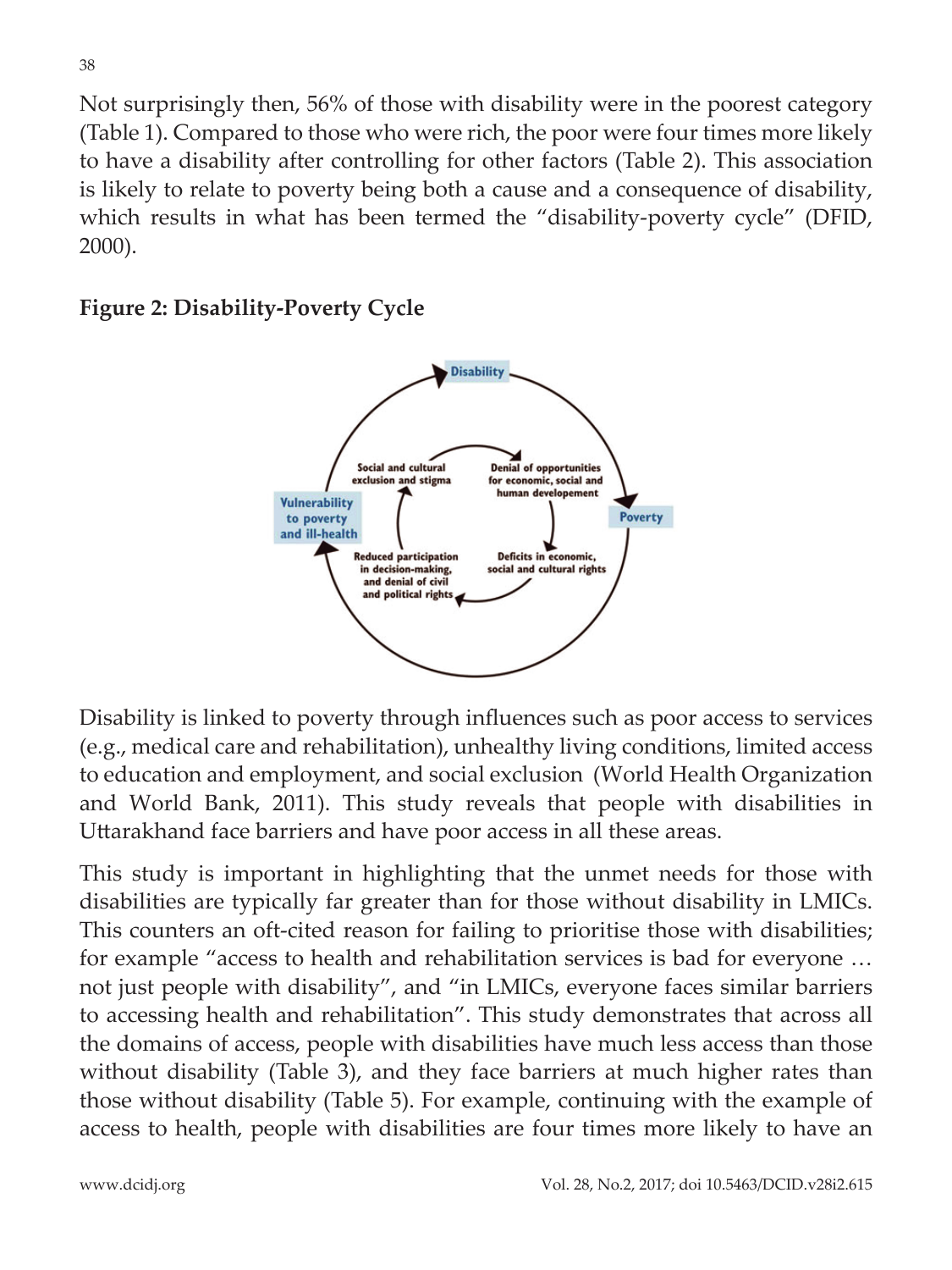unmet health need (Table 3) and experience many more barriers including a lack of information about health services (3 times more likely), physical inaccessibility (12.0 times more likely), cost (3.7 times more likely), absence of reasonable accommodation (3.5 times more likely), negative attitudes (5.3 times more likely) and difficulty getting services at home (5.1 times more likely) (see Table 4). When all the barriers to accessing different services were considered (Table 4), every barrier was higher for those with disability than for those without disability (p<0.05). Therefore, in low- and middle-income settings, there needs to be focus on addressing barriers for people with disability.

The barriers to accessing health were of particular concern. Unmet health needs for those with disability (29.7%) were nearly five times higher than for those without disability (6.4%). The main barriers to accessing health were lack of information about health services, physical accessibility of health centre, absence of reasonable accommodation, cost of healthcare (e.g., doctor's fees, medicine, investigations), and difficulty getting to the health centre from home. In order to achieve universal healthcare in India, and also achieve SDG 3 (good health and wellbeing for all) (UNDP, 2015), it is imperative to address these barriers to healthcare access for those with disabilities. Maximising health will also involve addressing the significant unmet need for rehabilitation services (18%) and assistive devices (18.8%) as reported here and in the literature (World Bank, 2009; Kumar et al, 2012).

Juan Somavia, International Labour Organization Director General, said "Decent work is one of ILO's primary goals for everyone, including persons with disability. When we promote rights and dignity of persons with disability, we are empowering individuals, strengthening economic security and enriching society at large" (Shenoy, 2011). However, it seems that in India this benefit has not been realised. In this study, employment was reported as the greatest area of unmet need (35.2%) for those with disability compared with those without disability (9.9%). Among those with disability, 38.8% are in employment, which is consistent with the employment rate of 37.6% quoted in the World Report on Disability (World Health Organization and World Bank, 2011). Promoting livelihoods for those with disability in India remains one of the most challenging pillars of the CBR Matrix (Shenoy, 2011). The 'Persons with Disability' Act (1995) reserves 3% of government jobs for those with disability, and even involves employment incentives for public and private sector companies. The Mahatma Gandhi National Rural Employment Guarantee Act (NREGA) guarantees 100 days of work to those in rural areas, in theory, including those with disability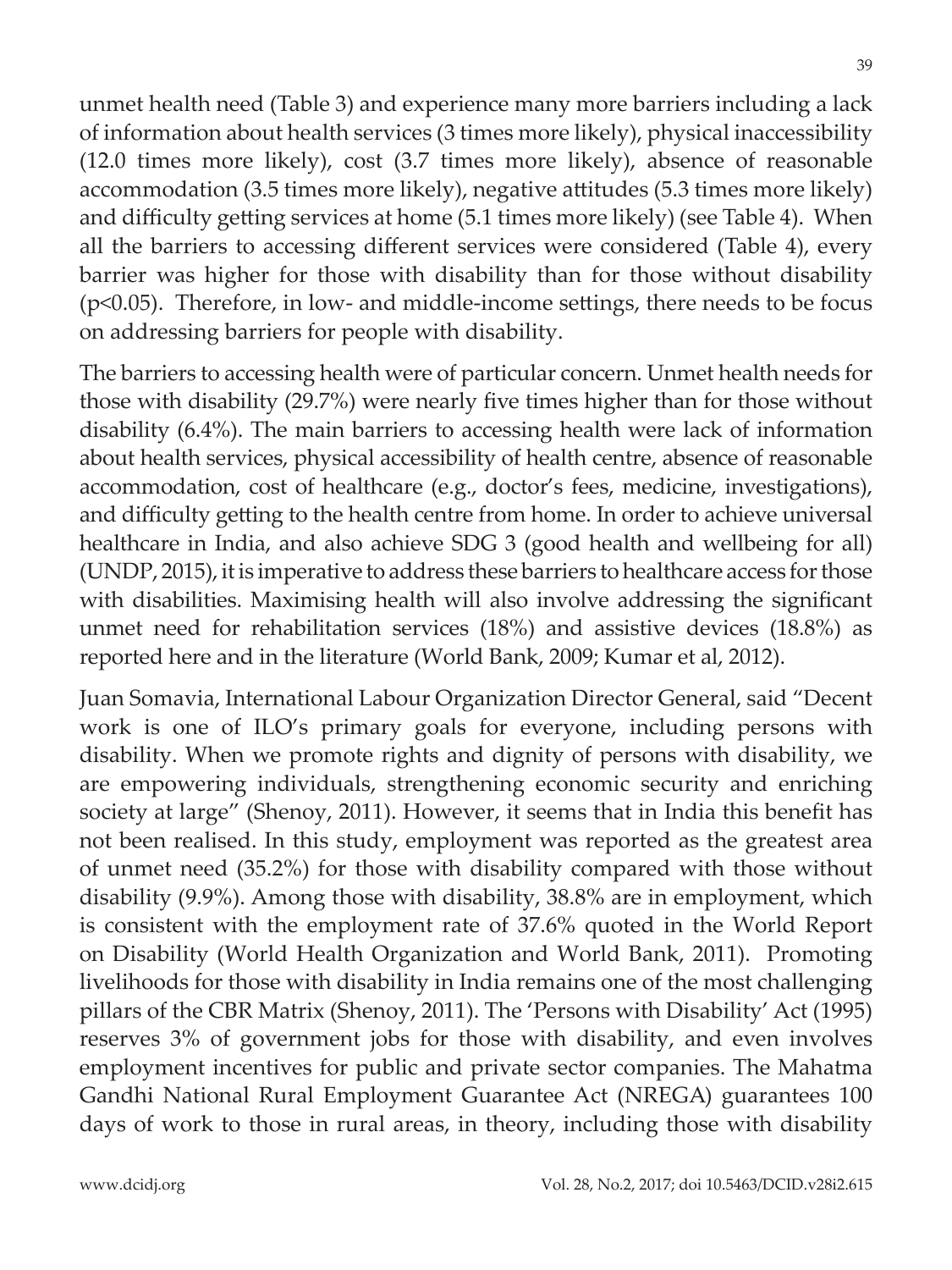40

(Ministry of Rural Development, 2005). However, such government policies have largely failed to deliver employment, and people with disabilities have only been included in NREGA at levels less than 0.1% of the total programme (Ministry of Statistics, 2011; Das, 2013; Novotny et al, 2013). In this study, people with disabilities commonly face barriers to working at levels 4-8 times higher than those without disabilities (Table 5). The UNCRPD (UN General Assembly, 2007) requires employers to make reasonable accommodation to make workplaces accessible. However, absence of accommodation for the needs of persons with disability (15.8%), negative attitudes from employers (16.9%) and physical inaccessibility of the workplace remain significant barriers to work in this study and in India as a whole (Ministry of Statistics, 2011; World Health Organization and World Bank, 2011; Kumar et al, 2012; Novotny et al, 2013).

Various works in the literature support the meaningful participation of persons with disabilities in policy processes and consultations (UN General Assembly, 2007; Siddiqi et al, 2009; Amin et al, 2011; McVeigh et al, 2016), yet this study demonstrates poor access to community consultations (28.4% unmet need). It is of concern that 43.6% of people with disabilities did not want to engage in such consultations. In many ways DPOs may be an avenue for people with disabilities to have their voice heard in consultations; however, as the study shows, 77% of people with disabilities do not know about the existence of DPOs. McVeigh et al (2016) argue that governments should "proactively consult with persons with disabilities, their families, DPOs, the private sector, NGOs, and international organisations throughout policy development". Inclusion of people with disabilities in community decision-making and policy development is required from the central to the local levels of government, including the Panchayat Raj institutions in the villages of rural Uttarakhand. However, this will require genuine efforts to overcome the reported barriers, by making reasonable accommodation for their involvement (e.g., sign language), changing negative attitudes, and supporting transport and physical access to meeting places.

Article 4.1 of the UNCRPD requires signatories to "provide accessible information to persons with disabilities about mobility aids, devices and assistive technologies, including new technologies, as well as other forms of assistance, support services and facilities" (UN General Assembly, 2007). Such information seems to be lacking in the study population of Uttarakhand, and a lack of information was by far the most significant barrier to access. As shown in Table 3, it was evident that 52.7% did not know how government social services could help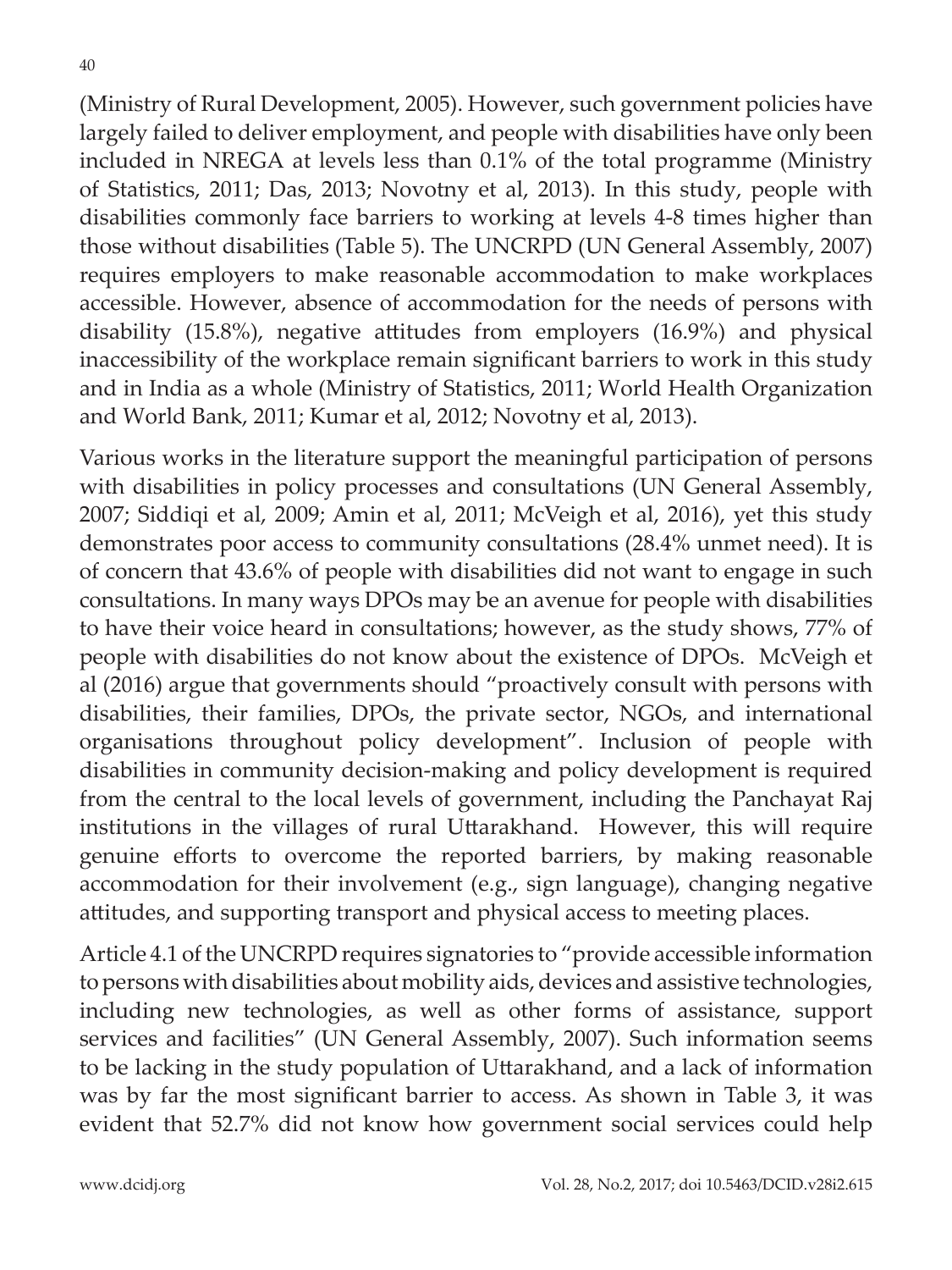them. This informational barrier is caused or compounded by factors such as geographic remoteness, illiteracy, poverty and social isolation, all of which are more prominent among those with disability. Communicating information to those who are in need must be intentionally and carefully undertaken, given that those with receptive, intellectual and mental health disabilities may already be disadvantaged with regard to accessing and understanding such messages.

Among the reported barriers, the ones related to family attitudes and assistance were reported least. Interestingly, the only barriers with no statistically significant difference between people with and without disabilities were family assistance and family attitudes. This is interesting in the south Asian context where, in the absence of significant government support, the family network often plays an important role in care (Worthington and Gogne, 2011; Kumar et al, 2012). In India, the family plays an important role in increasing access to services, healthcare, work and education. Therefore, if other barriers to access can be addressed, it is likely that families can capitalise on the opportunities that would be presented. However, most government programmes in India focus on the individual rather than on the family, so perhaps their needs to be focus on supporting parents and families too.

A cross-cutting theme for the Sustainable Development Goals is achieving inclusive development, which is indicated by the phrase "for all" included in the targets on health, education, water, sanitation, work and economic growth. For example, the health and wellbeing target states "…healthy lives and promote well-being for all at all ages" (UNDP, 2015). Therefore, if India is to achieve these goals for all, the various barriers faced by those with disability in relation to work, education, livelihoods and health must be addressed.

#### **Implications for Rehabilitation**

- The rapid assessment of disability tool can be used to provide a disaggregated picture of the prevalence of disability, the patterns of accessibility and the barriers to accessibility.
- The case control methodology helps to demonstrate that access to services is less and barriers are more for people with disability than for those without disability.
- Identifying the most significant barriers in this case, lack of information, physical access and lack of reasonable accommodation – provides useful evidence to advocate for rights and policy change.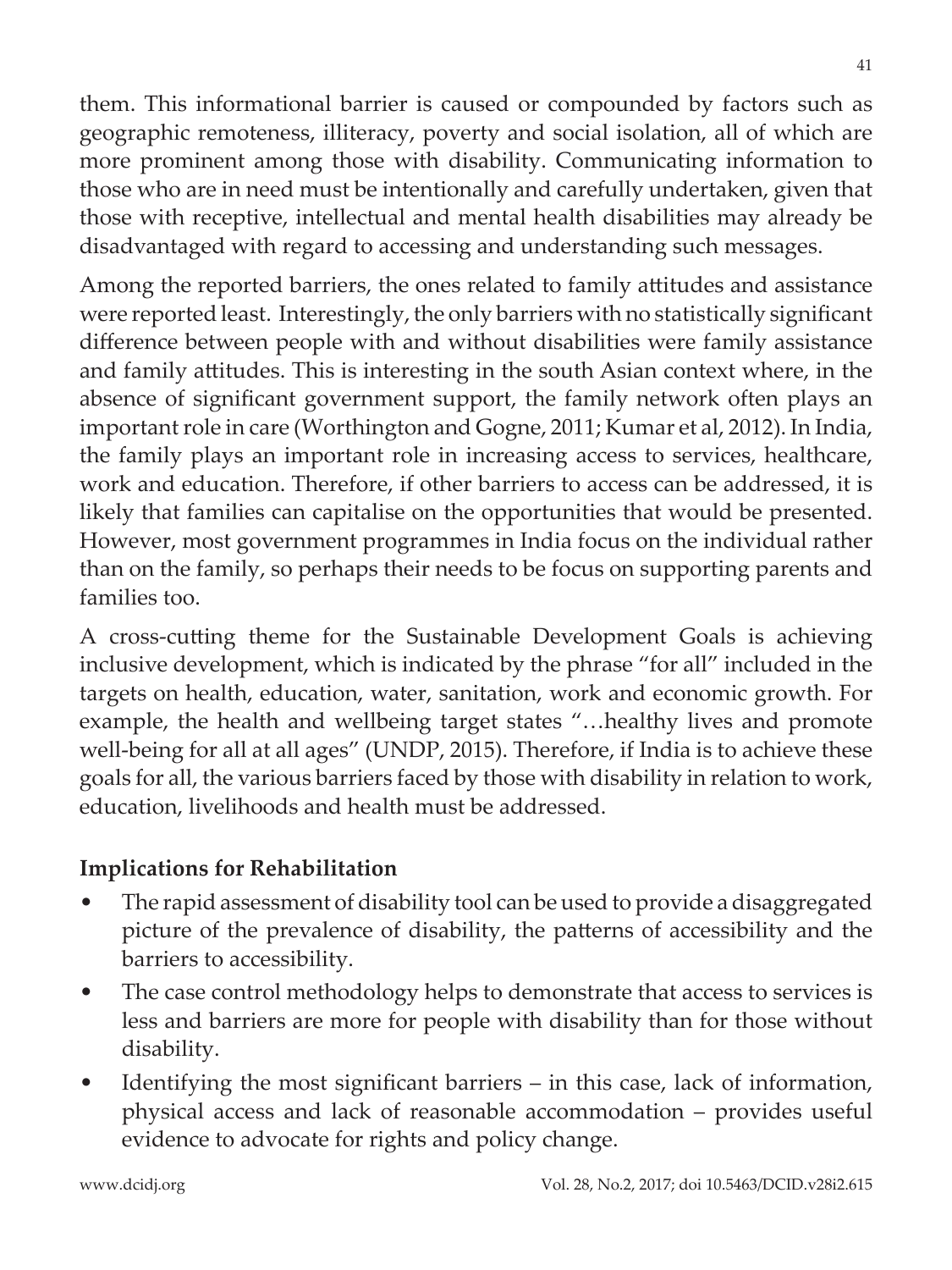#### **Limitations**

The study is limited to adults over 18 years of age, so it does not determine the prevalence of disability among children and the barriers they face, which could be different to those encountered by adults. The RAD tool was originally developed as an adult survey; however, recent versions include a set of questions for children, adapted by UNICEF. The survey for the current study was conducted in Dehradun, and a sister survey was done in south India, so it is difficult to generalise outside these two areas. However, the RAD survey has more recently been made available to other practitioners in India, and is now being utilised elsewhere in the country.

In summary, the study design is useful to provide functional data on prevalence of disability (disaggregated by various characteristics), data on community access across various domains, and barriers that prevent this access. It found a prevalence of disability of 6.8% with significant associations with age, sex, economic status, education and employment. The study showed that people with disabilities had less access to services than those without disability, and the barriers reported most often were lack of information, transport and physical inaccessibility. Although this study cannot be generalised beyond Dehradun district (Uttarakhand state), it would be useful to repeat it in other jurisdictions to provide a disaggregated picture of the prevalence of disability, the patterns of accessibility and the barriers to accessibility.

## **ACKNOWLEDGEMENT**

The survey was undertaken by the Community Health Global Network Uttarakhand Cluster in partnership with the Nossal Institute for Global Health (University of Melbourne), and the South Asia Centre for Disability Inclusive Development and Research. The project received funding support from CBM India.

### **REFERENCES**

Amin M, MacLachlan M, Mannan H, El Tayeb S, El Khatim A, Swartz L, Munthali A, Van Rooy G, McVeigh J, Eide A (2011). EquiFrame: A framework for analysis of the inclusion of human rights and vulnerable groups in health policies. Health Hum Rights; 13(2): 1-20. PMid:22957368

Das S (2013). A brief scanning on performance of Mahatma Gandhi National Rural Employment Guarantee Act in Assam, India. American Journal of Rural Development; 1(3): 49-61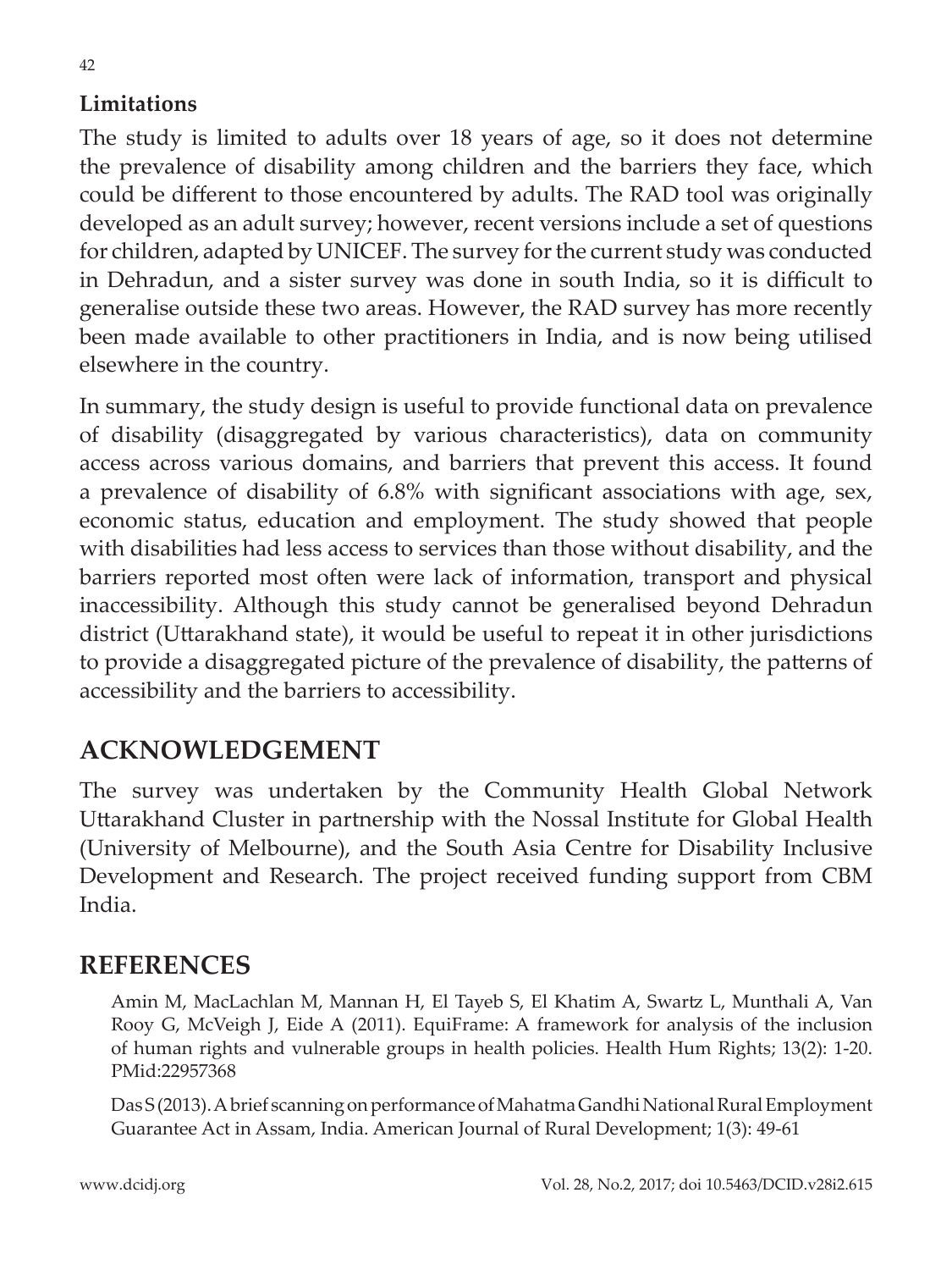Department for International Development - DFID (2000). Disability, poverty and development: London

Ministry of Statistics (2003). Disabled persons in India. NSS 58th Round. July-December 2002. Government of India.

Ministry of Statistics (2011). Disability in India – A statistical profile. Government of India.

Ministry of Home Affairs (2016). Census 2011 [Online]. Government of India. Available: http://censusindia.gov.in/2011census/censusinfodashboard/index.html.

Grills NJ, Robinson P, Phillip M (2012). Networking for health: The Uttarakhand case study. BMC Health Services; 12:206. https://doi.org/10.1186/1472-6963-12-206. PMid:22812627. PMCid:PMC3424140

Kessler RC, Andrews G, Colpe LJ, Hiripi E, Mroczek DK, Normand SLT, Walters EE, Zaslavsky A (2002). Short screening scales to monitor population prevalences and trends in nonspecific psychological distress. Psychological Medicine; 32: 959-976. https://doi.org/10.1017/ S0033291702006074. PMid:12214795

Kumar SG, Roy G, Kar SS (2012). Disability and rehabilitation services in India: Issues and challenges. Journal of Family Medicine and Primary Care; 1: 69-73. https://doi.org/10.4103/2249- 4863.94458. PMid:24479007. PMCid:PMC3893941

Lenze E, Rogers J, Martire L, Mulsant B, Rollman B, Dew A (2001). The association of late-life depression and anxiety with physical disability: A review of the literature and prospectus for future research. Am J Geriatr Psychiatry; 9: 113. https://doi.org/10.1097/00019442-200105000- 00004. PMid:11316616

Marella M, Busija L, Islam A, Devine A, Fotis K, Baker S, Sprunt B, Edmonds T, Nafisa HL, Cama A, Keeffe JE (2014). Field-testing of the rapid assessment of disability questionnaire. BMC; 14. https://doi.org/10.1186/1471-2458-14-900

Marella M, Devine A, Armecin GF, Zayas J, Marco MJ, Vaughan C (2016). Rapid assessment of disability in the Philippines: Understanding prevalence, well-being, and access to the community for people with disabilities to inform the W-DARE project. Population Health Metrics; 14: 26. https://doi.org/10.1186/s12963-016-0096-y. PMid:27489509. PMCid:PMC4971707

McKnight PE, Kashdan TB (2009). The importance of functional impairment to mental health outcomes: A case for reassessing our goals in depression treatment research. Clinical Psychology Review; 29: 243. https://doi.org/10.1016/j.cpr.2009.01.005. PMid:19269076. PMCid:PMC2814224

McVeigh J, MacLachlan M, Gilmore B, McClean C, Eide AH, Mannan H, Geiser P, Duttine A, Mji G, McAuliffe E, Sprunt B, Amin M, Normand C (2016). Promoting good policy for leadership and governance of health related rehabilitation: A realist synthesis. Globalization and Health; 12: 1-18. https://doi.org/10.1186/s12992-016-0182-8. PMid:27558240 PMCid:PMC4997679

Mitra SW, Sambamoorthi U (2006). Disability estimates in India: What the census and NSS tell us. Econ Polit Wkly; 2006: 4022e4026.